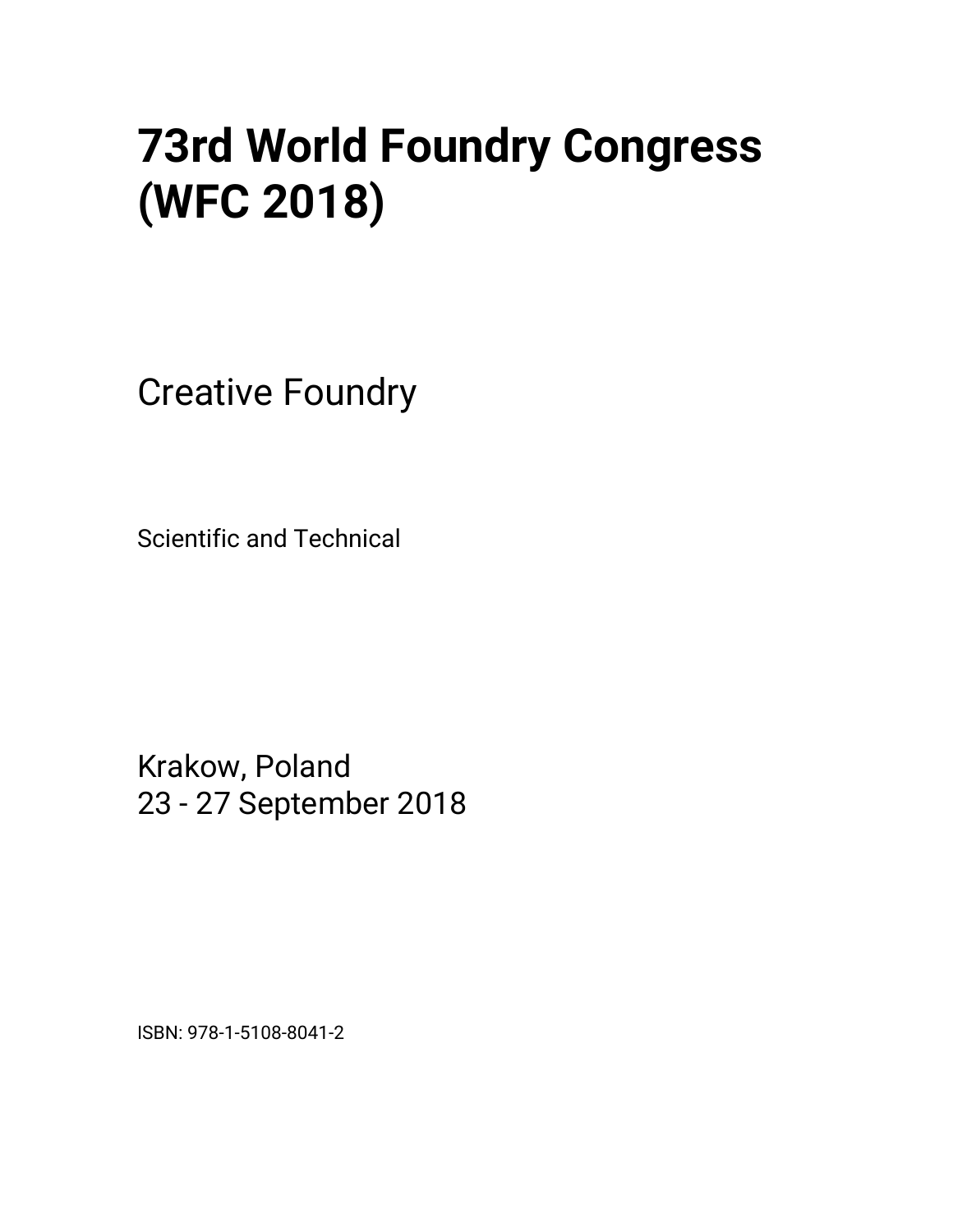**Printed from e-media with permission by:** 

Curran Associates, Inc. 57 Morehouse Lane Red Hook, NY 12571



**Some format issues inherent in the e-media version may also appear in this print version.** 

Copyright© (2018) by World Foundry Organization Ltd All rights reserved.

Printed by Curran Associates, Inc. (2019)

For permission requests, please contact World Foundry Organization Ltd at the address below.

World Foundry Organization Ltd Winton House, Lyonshall Kington, Herefordshire HR5 3JP, United Kingdom

Phone: +44 (0) 1544 340332 Fax: +44 (0) 1544 340332

www.thewfo.com

#### **Additional copies of this publication are available from:**

Curran Associates, Inc. 57 Morehouse Lane Red Hook, NY 12571 USA Phone: 845-758-0400 Fax: 845-758-2633 Email: curran@proceedings.com Web: www.proceedings.com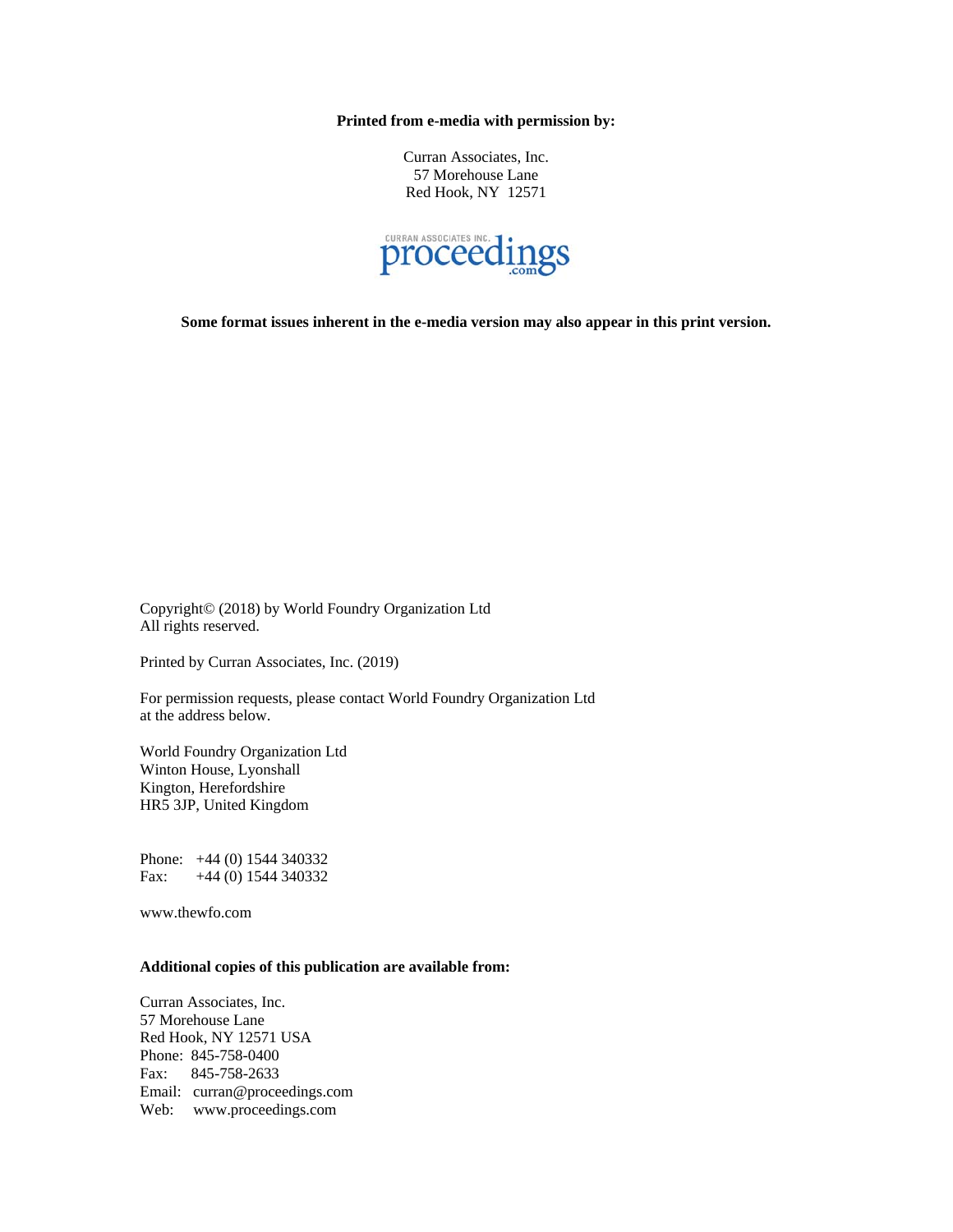

## **Contents**

## *Scientific*

| <b>Materials:</b>                                                                                                                     |    |
|---------------------------------------------------------------------------------------------------------------------------------------|----|
| 11 - Solidification characteristics of silicon alloyed ductile cast irons                                                             |    |
| I. Riposan, POLITEHNICA University of Bucharest, Materials Science and Engineering Faculty, Romania                                   | 21 |
| 16 - Effect of intensive cooling of alloy AlSi7Mg with alloy additions on the microstructure and mechanical properties                |    |
| B. Pisarek, Lódź University of Technology, Department of Materials Engineering and Production Systems, Poland                         | 23 |
| 17 – The influence of wall thickness on the fatigue limit of V-notched bars made of as-cast or heat treated ductile iron              |    |
| S. Masaggia, Zanardi Fonderie S.p.A., Italy                                                                                           | 25 |
| 20 - Development of a squeeze semisolid high pressure die casting process for magnesium structural parts                              |    |
| I. Vicario, Tecnalia Research & Innovation, Spain                                                                                     | 27 |
| 21 - On quantitative metallography vacuum casted Ni-based superalloy used in aero jet engine construction - turbine blades SEM        |    |
| structure analysis after various working hours                                                                                        |    |
| J. Belan, University of Žilina, Department of Material Engineering, Slovakia                                                          | 29 |
| 22 – Quality assessment of sand castings from aluminum cast alloy using image and CT analysis                                         |    |
| L. Kuchariková, University of Žilina, Department of Materials Engineering, Slovakia                                                   | 31 |
| 23 - Mechanical and fatigue properties of nodular cast irons                                                                          |    |
| A. Vaško, Department of Materials Engineering, University of Žilina, Faculty of Mechanical Engineering, Slovakia                      | 33 |
| 38 - Effects of manganese content and cooling rate on fatigue in limit heavy sectional spheroidal graphite cast iron                  |    |
| N. Shiraki, Tokyo City University, Faculty of Engineering, Japan                                                                      | 35 |
| 41 - Influence of defects on HPDC strength and effectiveness of gas porosity dispersion by atomized flow                              |    |
| M. Nakagawa, Motorcycle R&D Center, Honda R&D Co., Ltd., Japan                                                                        | 37 |
| 47 - Study of AlSi7MgCu alloy with improved properties in as-cast state                                                               |    |
| Z. Brodarac, University of Zagreb, Faculty of Metallurgy, Croatia                                                                     | 39 |
| 51 - Data mining methods for properties prediction with TDA curves of the hypoeutectic Al-Si alloys                                   |    |
| D. Wilk-Kołodziejczyk, Foundry Research Institute, Poland                                                                             | 41 |
| 55 - Effect of composition and microstructure on the fatigue life of quaternary SnZnAgCu lead-free alloy                              |    |
| K. Pietrzak, Institute of Precision Mechanics, Poland                                                                                 | 43 |
| 59 - Heteroepitaxial growth of passivating layers on rutile in contact with molten aluminium and molten A356 aluminium alloy          |    |
| A. Salomon, TU Bergakademie Freiberg, Institute of Materials Science, Germany                                                         | 45 |
| 60 - Non-metallic inclusions and their influence on the mechanical properties of 18 CrNiMo7-6 steel treated in different crucibles    |    |
| M. Seleznev, Institute of Materials Engineering, TU Bergakademie Freiberg, Germany                                                    | 47 |
| 61 - Profiling the quality of bentonite clay with dilatometry                                                                         |    |
| J. Thiel, Metal Casting Center, University of Northern Iowa, USA                                                                      | 49 |
| 67 - Fatigue behavior on heavy section ductile iron casting manufactured in grade EN-GJS-500-14                                       |    |
| M. A. Altuna, Grupo WEC, Spain                                                                                                        | 51 |
| 70 - ADI - the material revolution and its applications at CMRDI                                                                      |    |
| A. Nofal, Central Metallurgical R&D Institute CMRDI, Foundry Technology Department, Egypt                                             | 53 |
| 72 - Interaction of AlSi <sub>-</sub> Mg with oxidic filter materials                                                                 |    |
| B. Fankhänel, TU Bergakademie Freiberg, Institute for Nonferrous Metallurgy and Purest Materials, Germany                             | 55 |
| 76 - The modified low-cycle fatigue test as a quick and economic criterion of the quality of ductile iron after normalizing annealing |    |
| M. Maj, AGH University of Science and Technology, Faculty of Foundry Engineering, Poland                                              | 57 |
| 83 - Influence of investment casting parameters on creep resistance of Ni-based superalloy                                            |    |
| Ł. Rakoczy, AGH University of Science and Technology, Faculty of Metals Engineering and Industrial Computer Science, Poland           | 59 |
| 84 - Effect of melt pouring temperature and composition of primary coating of shell mould on tensile deformation behavior of IN713C   |    |
| superalloy                                                                                                                            |    |
| Ł. Rakoczy, AGH University of Science and Technology, Faculty of Metals Engineering and Industrial Computer Science, Poland           | 61 |
| 90 - Prediction of microstructure of grey cast irons by electrical resistivity measurements                                           |    |
| M. Petrič, University of Ljubljana, Faculty of Natural Sciences and Engineering, Department of Materials and Metallurgy, Slovenia 63  |    |
| 92 - Research and analysis of the foundry coatings influence on the mould filling process                                             |    |
| Y. Nikolaichyk, Belarusian National Technical University, Foundry Department, Belarus                                                 | 65 |
| 97 - Influence of filter surface chemistry on the filtration of aluminum melt                                                         |    |
| C. Voigt, TU Bergakademie Freiberg, Institute of Ceramic, Glass and Construction Materials, Germany                                   | 67 |
| 100 – Effect of trace elements on microstructure and material properties of an aluminium alloy                                        |    |
| T. Pabel, Austrian Foundry Research Institute, Austria                                                                                | 69 |
|                                                                                                                                       |    |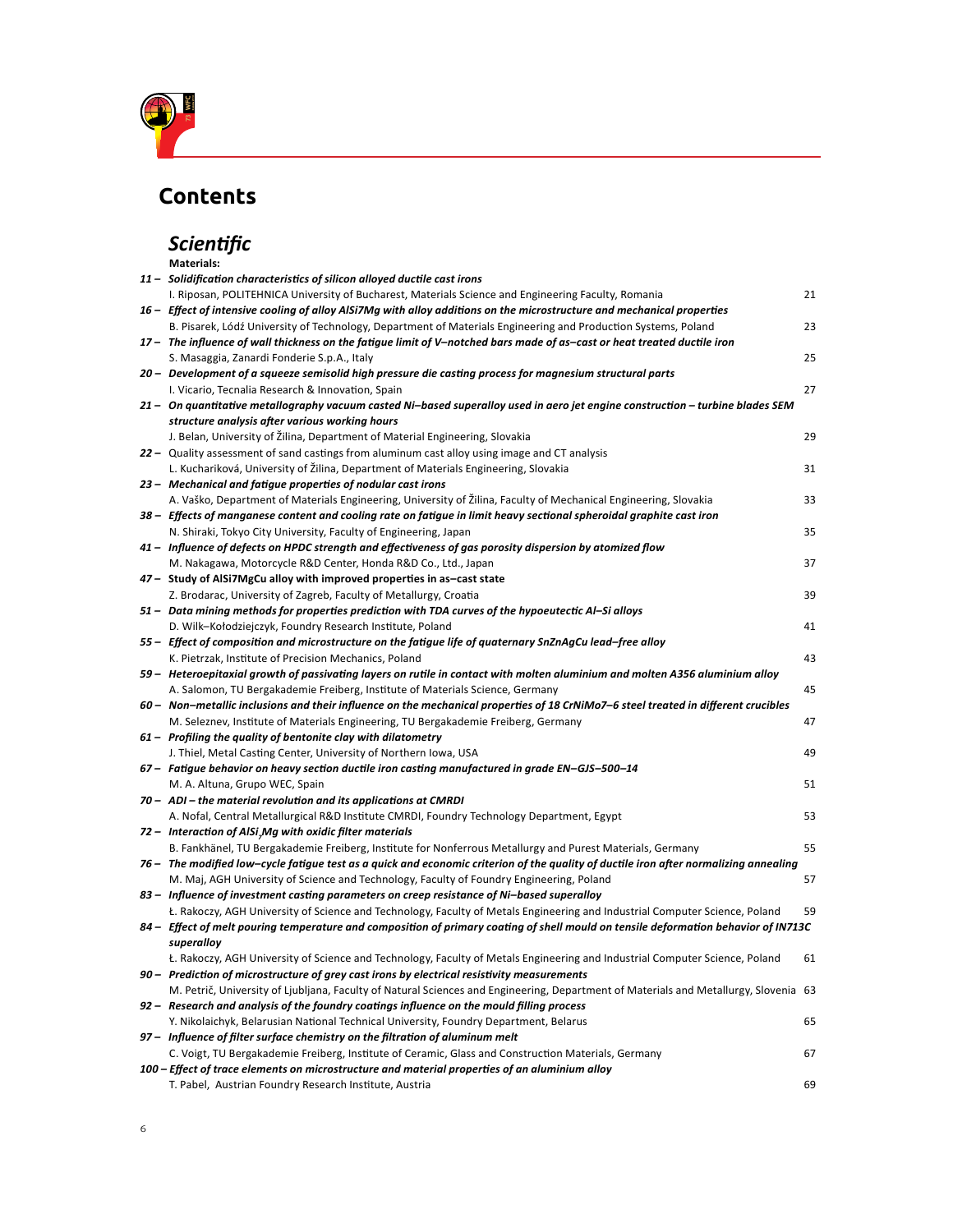

| 101 - Preparation of magnesium borate fibers by electrospinning                                                                           |     |
|-------------------------------------------------------------------------------------------------------------------------------------------|-----|
| E. Storti, TU Bergakademie Freiberg, Institute of Ceramic, Glass and Construction Materials, , Germany                                    | 71  |
| 102 – Ceramic filters with coatings based on nano–materials or calcium aluminates with carbon for steel melt filtration                   |     |
| E. Storti, TU Bergakademie Freiberg, Institute of Ceramic, Glass and Construction Materials, Germany                                      | 73  |
| 103 – The effect of the substitution of silicon by aluminum on the mechanical properties of gray iron                                     |     |
| E. Aguado, IK4-AZTERLAN, Spain                                                                                                            | 75  |
| 107 – Prediction of chunky graphite on the base of numerical simulation and experimental data                                             |     |
| B. Bauer, University of Zagreb, Faculty of Mechanical Engineering and Naval Architecture, Croatia                                         | 77  |
| 110 – Preliminar mechanical properties and microstructures obtained after casting a modified Al–Zn–Mg wrought alloy                       |     |
| R. Hidalgo, Mondragon University, Spain                                                                                                   | 79  |
| 111 – Effect of single and double solution treatment on second phase dissolution of an Al–8.5Si–1.5Cu–0.4Mg alloy with different initial  |     |
| cooling rates                                                                                                                             |     |
| E. Ochoa de Zabalegui, Edertek Technology Center of FAGOR EDERLAN Group, Spain                                                            | 81  |
| 113 – Effect of micro–scale gas bubbles on steel filtration: a numerical study                                                            |     |
| A. Asad, Technische Universität Bergakademie Freiberg, Institute of Mechanic and Fluid Dynamics, Germany                                  | 83  |
| 114 – 3–Dimensional imaging of spheroidal graphite by ultra–high voltage electron microscopy                                              |     |
| H. Maeda, Ryukoku Unversity, Faculty of Science & Technology, Japan                                                                       | 85  |
| 116 – Mechanical behaviour of nodular cast irons after prolonged high temperature exposure                                                |     |
| A. Morri, University of Bologna, Department of Industrial Engineering, Italy                                                              | 87  |
| 126 – Influence of shrinkage porosity on fracture under tensile stress in ductile cast iron                                               |     |
| J. Massone, National University of Mar del Plata, INTEMA-CONICET, Metallurgy Division, Argentina                                          | 89  |
| 138 – Metallography for cast Al–alloys using FIB–SEM                                                                                      |     |
| T. Bončina, University of Maribor, Faculty of Mechanical Engineering, Slovenia                                                            | 91  |
| 139 - Strengthening of Al-casting alloys by quasicrystalline precipitates                                                                 |     |
| F. Zupanič, University of Maribor, Faculty of Mechanical Engineering, Slovenia                                                            | 93  |
| 150 – Characterization of composite ceramic materials used during investment casting of aircraft engines components                       |     |
| R. Cygan, Rzeszow University of Technology, Poland                                                                                        | 95  |
| 151 – Influence of the selected superalloy and ceramic crucible on the melting and melt–pouring process during the investment casting of  |     |
| the aircraft components                                                                                                                   |     |
| R. Cygan, Rzeszow University of Technology, Poland                                                                                        | 97  |
| 163 – Morphological evolution of semisolid Mg–Al–La–Ca magnesium alloy produced by mechanical stirring process (MSP)                      |     |
| S. Bartex, Federal University of Rio Grande do Sul, Metallurgical Department, Brazil                                                      | 99  |
| 164 – Determination of gray cast iron age strengthening by non–destructive methods: effect of alloying elements                           |     |
| A. Vaucheret, ECAM Lyon, France                                                                                                           | 101 |
| 168 – The effect of Sr and impurities interaction on the Al-7%Si-0.3%Mg alloys                                                            |     |
| T. Fukuhara, Shoko. Co., Ltd., Japan                                                                                                      | 103 |
| 172 – Development of in situ fabrication process of clad materials by using tandem twin–roll casting                                      |     |
| S. Kumai, Tokyo Institute of Technology, Department of Materials Science and Engineering, Japan                                           | 105 |
| 175 – An investigation on microstructural and mechanical properties of ceramic moulds applied in the investment casting of critical parts |     |
| of aircraft engines                                                                                                                       |     |
| M. Ksiazek, Foundry Research Institute, Complex of Research Laboratories, Poland                                                          | 107 |
| 183 – Effect of temperature on the structure and magnetic properties of zinc ferrite nanoparticles                                        |     |
| A. Kmita, AGH University of Science and Technology, Academic Centre for Materials and Nanotechnology, Poland                              | 109 |
| 184 – Influence of the heating rate on the thermal decomposition kinetics of the chemical cured binder                                    |     |
| A. Kmita, AGH University of Science and Technology, Academic Centre for Materials and Nanotechnology, Poland                              | 111 |
| 187 – Revealing of microstructural features in Haynes® 282® superalloy subjected to various heat treatments                               |     |
| A. Polkowska, Foundry Research Institute, Poland                                                                                          | 113 |
| 188 – Microstructure effects of Y <sub>2</sub> O <sub>3</sub> addition to A356 alloy                                                      |     |
| S. El-Hadad, Central Metallurgical Research and Development Institute, Egypt                                                              | 115 |
| 193 – Fabrication of aluminum based functionally graded materials by centrifugal casting and their application of grinding wheels         |     |
| Y. Watanabe, Department of Physical Science and Engineering, Nagoya Institute of Technology, Japan                                        | 117 |
| 197 – Interfacial phenomena in Ni alloys-oxides systems of interest for investment casting                                                |     |
| F. Valenza, Institute of Condensed Matter Chemistry and Technologies for Energy, National Research Council, Italy                         | 119 |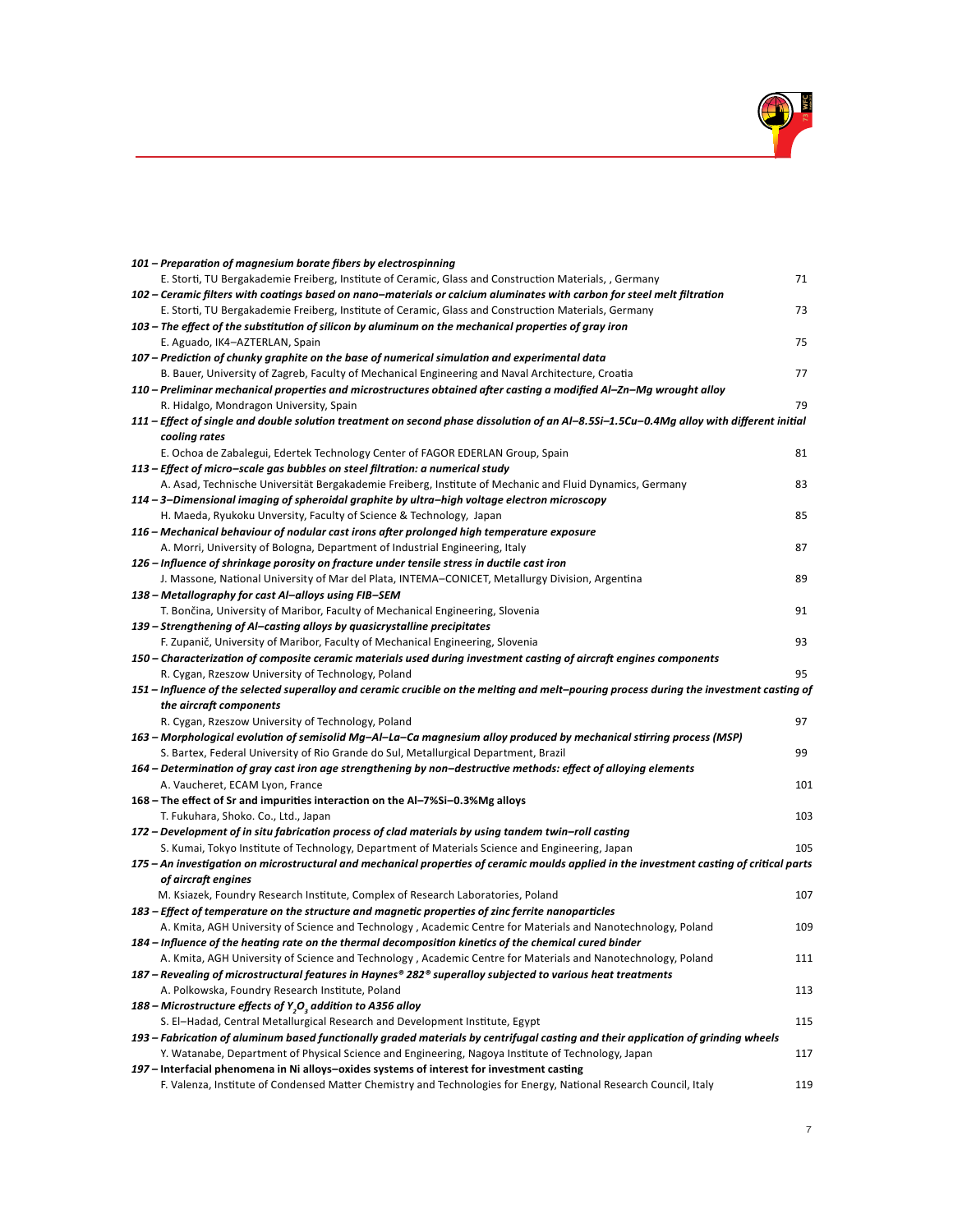

| 202 - Novel method of thermal conductivity measurement using Stefan-Boltzmann law                                                                                                       |     |
|-----------------------------------------------------------------------------------------------------------------------------------------------------------------------------------------|-----|
| P. Wieliczko, Foundry Research Institute, Poland                                                                                                                                        | 121 |
| 204 – Physico–chemical, structural and derivatographic studies of bentonite clays from national deposits                                                                                |     |
| J. Kamińska, Foundry Research Institute, Poland                                                                                                                                         | 123 |
| 206 – Wettability improvement of woven fabric for aluminium casting reinforcement                                                                                                       |     |
| S. Cruz, Eurecat, Spain                                                                                                                                                                 | 125 |
| 211 – Research on coatings and infiltration to strengthen ceramic lost cores used in high pressure die casting processes                                                                |     |
| M. Merchán, Fundación Tecnalia R&I, Spain                                                                                                                                               | 127 |
| 214 - Mechanical and structural characterization of cast iron using synchrotron light                                                                                                   |     |
| L. Elmquist, Swerea SWECAST, Sweden                                                                                                                                                     | 129 |
| 218 - Thermal stability of a resin binder used in moulding sand technology                                                                                                              |     |
| A. Roczniak, AGH University of Science and Technology, Faculty of Foundry Engineering, Poland                                                                                           | 131 |
| 220 – Deformation behavior of pure copper castings with as-cast surfaces for electrical parts                                                                                           |     |
| I. Goto, Akita University, Graduate School of Engineering Science, Japan                                                                                                                | 133 |
| 225 - Amplitude dependence of internal damping of magnesium alloys before and after plastic deformation                                                                                 |     |
| M. Uhríčik, University of Žilina, Department of Materials Engineering, Slovakia                                                                                                         | 135 |
| 229 – Influence of mischmetal on impact toughness and morphology of G20Mn5 cast steel fractures                                                                                         |     |
| J. Kasińska, Kielce University of Technology, Poland                                                                                                                                    | 137 |
| 233 - Technology of alloy layers on surface of castings                                                                                                                                 |     |
| T. Wróbel, Silesian University of Technology, Department of Foundry Engineering, Poland                                                                                                 | 139 |
| 234 – Strength properties of ceramic moulds containing waste moulding sand after initial reclamation as a substitute for base sand                                                      |     |
| M. Angrecki, Foundry Research Institute, Poland                                                                                                                                         | 141 |
| 235 – Experimental and simulation studies of cores making process with blowing methods                                                                                                  |     |
| R. Dańko, AGH University of Science and Technology, Faculty of Foundry Engineering, Poland                                                                                              | 143 |
| 236 - A study of Mg-Cu interreaction in copper-alloyed ADI                                                                                                                              |     |
| M. Górny, AGH University of Science and Technology, Faculty of Foundry Engineering, Poland                                                                                              | 145 |
| 237 – Environmentally friendly foundry molding and core sands                                                                                                                           |     |
| K. Major-Gabryś, AGH University of Science and Technology, Faculty of Foundry Engineering, Poland                                                                                       | 147 |
| 240 – Cast iron "Vari – Morph" (VM) with graphit of several forms – material for castings of special destinations                                                                       |     |
| J. Postuła, Fansuld Cast Iron Foundry, Poland<br>243 – Lead-free casting brasses. Analysis of microstructure and properties combined with the casting technology                        | 149 |
| J. Kozana, AGH University of Science and Technology, Faculty of Foundry Engineering, Poland                                                                                             | 151 |
| 245 – Influence of structural discontinuities on the fatigue life of aluminium alloys of 4XXO series                                                                                    |     |
| J. Zych, AGH University of Science and Technology, Faculty of Foundry Engineering, Poland                                                                                               | 153 |
| 249 - Effect of aluminum melt treatment by nanosecond electromagnetic pulses on structure and properties of castings                                                                    |     |
| V. Deev, National University of Science and Technology MISIS, Department of Foundry Technology, Russian Federation                                                                      | 155 |
| 251 – Investigations of the influence zone of chills – on the casting of the plate made of AlSi7Mg alloy, after the heat treatment T6                                                   |     |
| M. Piękoś, AGH University of Science and Technology, Faculty of Foundry Engineering, Poland                                                                                             | 157 |
| 259 – Microalloying of Al-5%Cu aluminum alloy with nickel aluminides and rare-earth metals                                                                                              |     |
| E. Ri, Department of Foundry Engineering and Metal Technology, Pacific National University, Russian Federation                                                                          | 159 |
| 264 – Fabrication method of silicon carbide by infiltration of molten Fe-Si alloy through two-step reaction sintering                                                                   |     |
| Y. Hanada, FUJICO Co., Ltd., Japan                                                                                                                                                      | 161 |
| 265 – Microstructure and tribological properties of Co–Cr alloys used for metal elements in prosthetic technique                                                                        |     |
| J. Augustyn-Nadzieja, AGH University of Science and Technology, Faculty of Metals Engineering and Industrial Computer Science,                                                          |     |
| Poland                                                                                                                                                                                  | 163 |
| 271 - Optymalization of mould preheating process to reduce formation of gases during investment casting of Ni-based alloys                                                              |     |
| M. Grudzień, Foundry Research Institute, Poland                                                                                                                                         | 165 |
| 273 – Characterization of primary microstructure of thin-walled Ni-based superalloy casting                                                                                             |     |
| M. Grudzień, Foundry Research Institute, Poland                                                                                                                                         | 167 |
| 274 – Structure and mechanical properties of austempered grey iron (AGI)                                                                                                                |     |
| K. Jaśkowiec, Foundry Research Institute, Poland                                                                                                                                        | 169 |
| 275 – Determining the effect of austempering temperature on the morphology of ausferrite in ADI using computer image analysis and                                                       |     |
| X-ray diffractometry                                                                                                                                                                    |     |
| K. Jaśkowiec, Foundry Research Institute, Poland                                                                                                                                        | 171 |
| 276 – Use of the ATND method to assessment of EN AC-AlSi9Mg alloy hardness moulded in metal moulds                                                                                      |     |
| J. Pezda, University of Bielsko-Biała, Department of Production Engineering and Automation, Poland<br>279 - Wear properties of milled carbon fiber-reinforced aluminum alloy composites | 173 |
| K. Asano, Kindai University, Faculty of Science and Engineering, Department of Mechanical Engineering, Japan                                                                            | 175 |
|                                                                                                                                                                                         |     |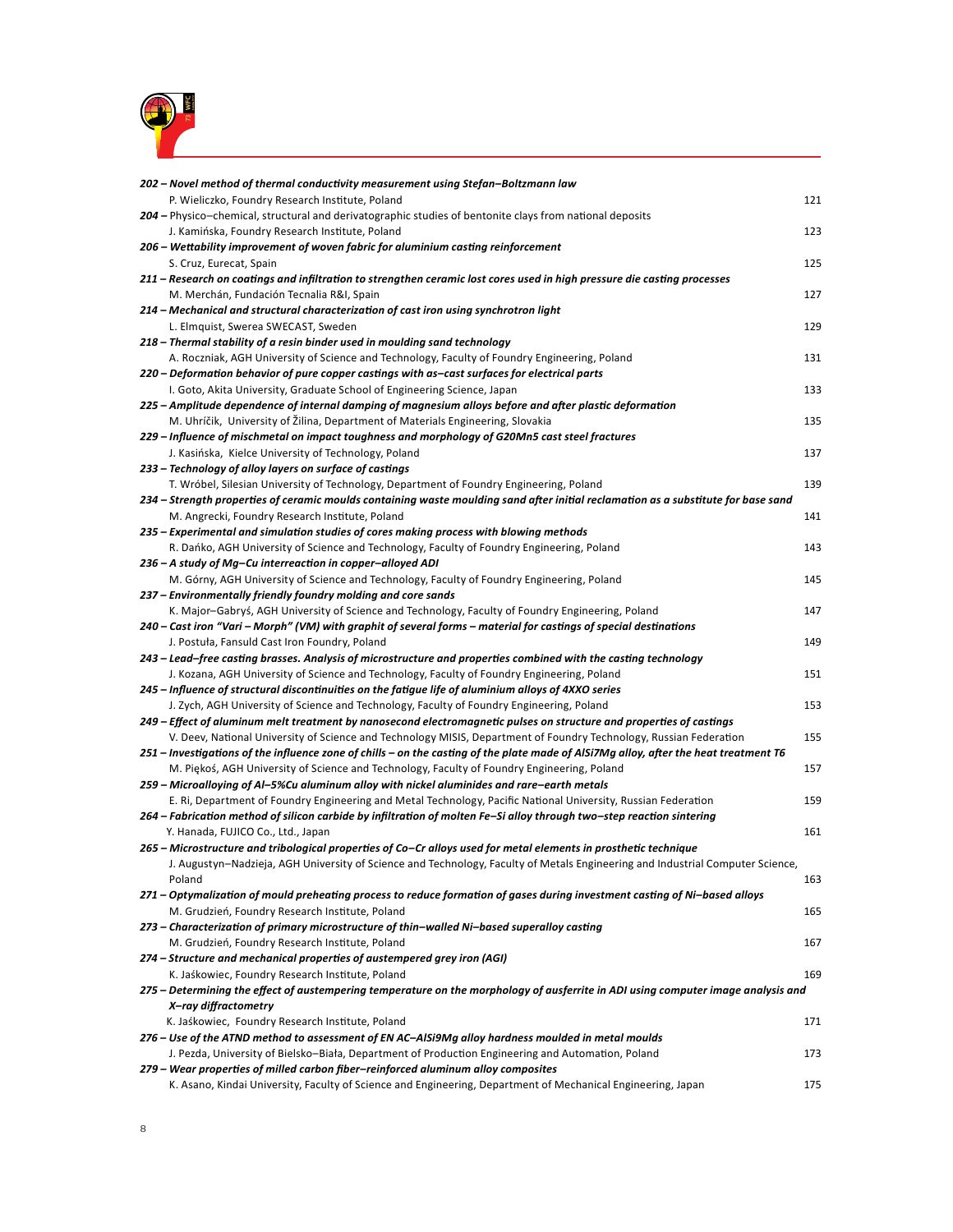

| 281 – The decreasing microstructure degradation of fiber base feeder sleeve with various refractory coatings                                                                                                               |     |
|----------------------------------------------------------------------------------------------------------------------------------------------------------------------------------------------------------------------------|-----|
| H. Kahraman, Cukurova Kimya Endustrisi A.S., Turkey                                                                                                                                                                        | 177 |
| 283 – Effect of molten metal temperature on mold filling in evaporative pattern casting                                                                                                                                    |     |
| T. Maruyama, Kansai University, Department of Chemistry and Material Engineering, Japan                                                                                                                                    | 179 |
| 296 – Influence of heat treatment on the microstructure and corrosion resistance of austempered ductile iron                                                                                                               |     |
| H. Krawiec, AGH University of Science and Technology, Faculty of Foundry Engineering, Poland                                                                                                                               | 181 |
| 297 – Mechanical properties of phenolic urethanic sand after thermal regeneration at 930°C                                                                                                                                 |     |
| T. Nascimento, Federal Institute Education Science Technology of Rio Grande do Sul, Brazil                                                                                                                                 | 183 |
| 304 – Development of numerical model for core gas generation by the reaction with binder in sand cores and transport in molten metal                                                                                       |     |
| S. Kim, AnyCasting Software, Co. Ltd., South Korea                                                                                                                                                                         | 185 |
| 305 - Grain boundary wetting in the tungsten-nickel alloys                                                                                                                                                                 |     |
| B. Straumal, National University of Science and Technology «MISIS», Russian Federation                                                                                                                                     | 187 |
| 306 – Grain boundary wetting phenomena in the NdFeb–based commercial alloys                                                                                                                                                |     |
| B. Straumal, National University of Science and Technology «MISIS», Russian Federation                                                                                                                                     | 189 |
| 314 – Effect of nickle content on microstructural evolution in austempered solution strengthened ferritic ductile cast iron                                                                                                |     |
| T. Tokunaga, Kyushu Institute of Technology, Japan                                                                                                                                                                         | 191 |
| 318 – Dammage micromechanism in spheroidal cast iron as affected by graphite/matrix interface interactions                                                                                                                 |     |
| M. Warmuzek, Foundry Research Institute, Poland                                                                                                                                                                            | 193 |
| 321 – Grain size prediction model in aluminium castings manufactured by low pressure technology                                                                                                                            |     |
| A. Fernàndez-Calvo, IK4-AZTERLAN, Spain                                                                                                                                                                                    | 195 |
| 322 - The role of aluminium in the cast iron spheroidizing process                                                                                                                                                         |     |
| M. Soiński, The Jacob of Paradies University, The Department of Technology, Poland                                                                                                                                         | 197 |
| 326 – General concept of cast metal matrix composites design                                                                                                                                                               |     |
| E. Prusov, Vladimir State University named after Alexander and Nikolay Stoletovs, Department of Functional and Constructional Materials                                                                                    |     |
| Technology, Russian Federation                                                                                                                                                                                             | 199 |
| 333 – Investigation of the efficiency of grain refiners on the hot tearing in Al8Si3Cu                                                                                                                                     |     |
| M. Uludag, Metallurgical and Materials, Bursa Technical University, Turkey                                                                                                                                                 | 201 |
| 334 – The effect of Sr modification and Ti grain refinement on the mechanical properties of A356                                                                                                                           |     |
| M. Uludağ, Bursa Technical University, Metallurgical and Materials Engineering, Turkey                                                                                                                                     | 203 |
| 342 - Influence of T6 heat treatment on secondary AlSi9Cu3(Fe) alloy produced by semi-solid seed process                                                                                                                   |     |
| A. Fabrizi, University of Padova, Department of Management and Engineering, Italy                                                                                                                                          | 205 |
| 345 - Shrinkage porosity formation in cast iron components                                                                                                                                                                 |     |
| A. Diószegi, Jönköping University, Sweden                                                                                                                                                                                  | 207 |
| 346 – Influence of carbon on the formation of microstructure and mechanical properties of Co–Cr–Mo and Co–Cr–W–Mo cast alloys                                                                                              |     |
| J. Augustyn-Nadzieja, AGH University of Science and Technology, Faculty of Metals Engineering and Industrial Computer Science,                                                                                             |     |
| Poland                                                                                                                                                                                                                     | 209 |
| 349 – Influence of the low Ti addition on gray cast iron properties produced with increased steel scrap in the charge                                                                                                      |     |
| P. Futas, Slovak University of Technology in Bratislava, Slovakia                                                                                                                                                          | 211 |
| 351 – The wear mechanism of mill beaters for coal grinding made–up from high manganese cast steel                                                                                                                          | 213 |
| J. Krawczyk, AGH University of Science and Technology, Faculty of Metals Engineering and Industrial Computer Science, Poland<br>352 – Role of chemical composition on secondary cementite morphology in alloyed cast seels |     |
| J. Krawczyk, AGH University of Science and Technology, Faculty of Metals Engineering and Industrial Computer Science, Poland                                                                                               | 215 |
| 354 – Determination of content of phenol in foundry resins by pyrolysis gas chromatography–mass spectrometry method                                                                                                        |     |
| S. Żymankowska–Kumon, AGH University of Science and Technology, Faculty of Foundry Engineering, Poland                                                                                                                     | 217 |
| 357 – Influencing crystallization of austenitic manganese steel by modification with complex alloying elements                                                                                                             |     |
| Š. Eperješi, Technical University of Kosice, Slovakia                                                                                                                                                                      | 219 |
| 359 – Determination of transformation temperatures and solidification sequence of the Mq–Al–La–Ca alloy                                                                                                                    |     |
| V. De Barcellos, Federal University of Rio Grande do Sul, Brazil                                                                                                                                                           | 221 |
| 367 – Preparation, properties and applications of the novel polymer binders BioCo                                                                                                                                          |     |
| B. Grabowska, K. Kaczmarska, A. Bobrowski                                                                                                                                                                                  | 223 |
| 369 – Influence of the master alloy Ti–Fe on the microstructure and selected properties of copper and copper alloys                                                                                                        |     |
| M. Piekoś, AGH University of Science and Technology, Faculty of Foundry Engineering, Poland                                                                                                                                | 225 |
| 370 – Investigations of the titanium influence on the structure and selected properties of tin bronzes                                                                                                                     |     |
| J. Kozana, AGH University of Science and Technology, Faculty of Foundry Engineering, Poland                                                                                                                                | 227 |
| 372 – Comparison of the properties of the alkaline–phenolic binders for the moulding sand for the steel castings                                                                                                           |     |
| R. Kania, Pioma-Odlewnia Sp. z o.o., Poland                                                                                                                                                                                | 229 |
| 373 – Ambient temperature influence on the properties of the moulding sand with the alkaline–phenolic binder                                                                                                               |     |
| A. Bul, Pioma-Odlewnia Sp. z o.o., Poland                                                                                                                                                                                  | 231 |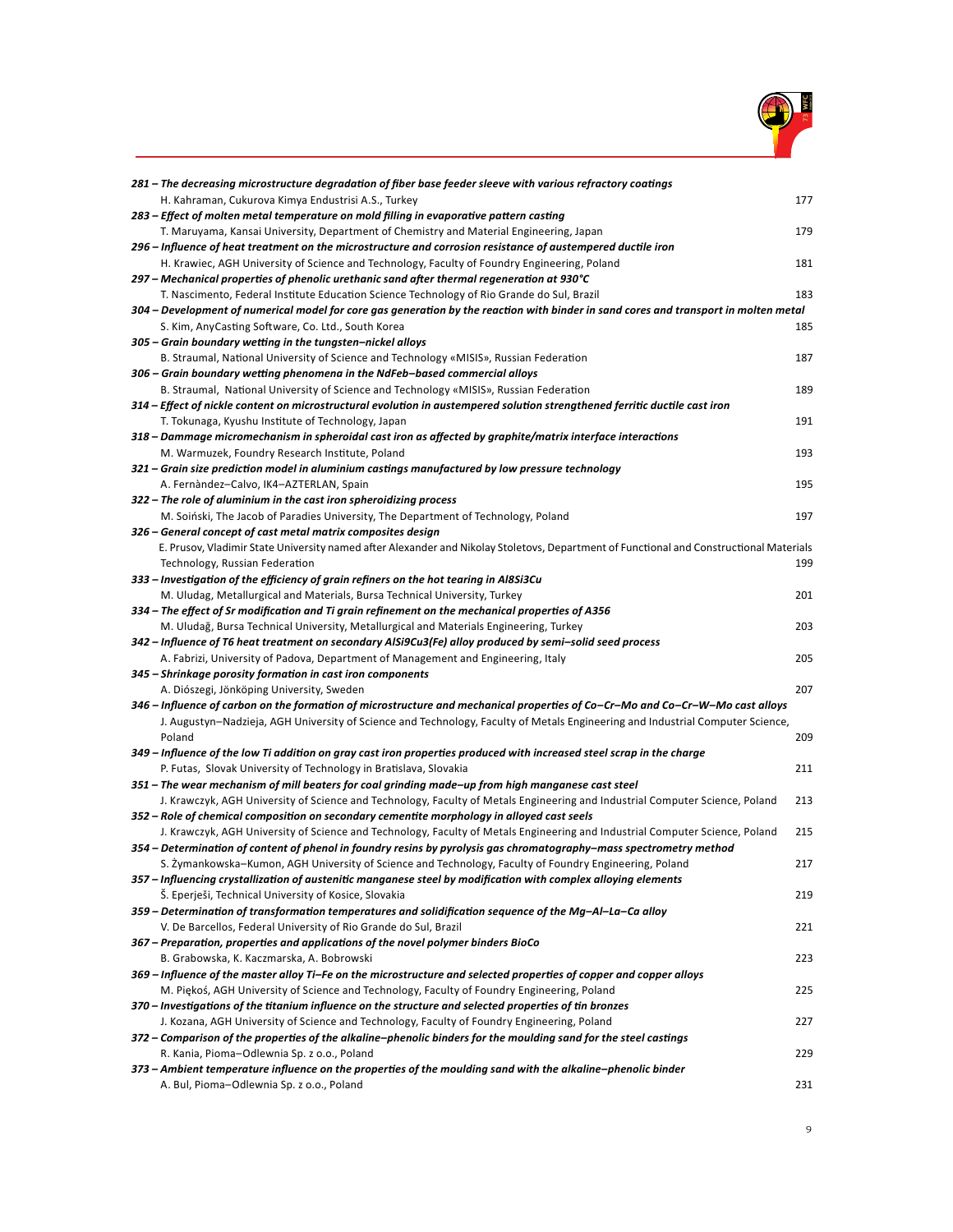

| $377$ – Time–resolved and in–situ 2D / 3D imaging of solidification in ductile cast iron                                                       |     |
|------------------------------------------------------------------------------------------------------------------------------------------------|-----|
| H. Yasuda, Kyoto University, Department of Materials Science and Engineering, Japan                                                            | 233 |
| 378 – Feasibility of us foundry supply chain consumables for three dimensional sand printing                                                   |     |
| S. Giese, University of Northern Iowa, Metal Casting Center, USA                                                                               | 235 |
| 380 – Liquid–phase bonding of carbon/carbon and porous carbon for structural and thermal management applications                               |     |
| R. Asthana, University Of Wisconsin-Stout, Engineering & Technology, USA                                                                       | 237 |
| 385 – Use of high intensity X–ray analysis as tool to create new, fundamental models for phase transformations and residual stress in          |     |
| ductile cast iron                                                                                                                              |     |
| N. Tiedje, Technical University of Denmark, Mechanical Engineering, Denmark                                                                    | 239 |
| 391 – Increase precision and yield in casting production by simulation of the solidifcation process based on realistic material data evaluated |     |
| from thermal analysis (using the ATAS MetStar System)                                                                                          |     |
| P-E. Persson, Novacast Systems AB, Sweden                                                                                                      | 241 |
| 394 - Application of differential scanning calorimetry (DSC) for evaluation of aluminium alloys billets homogenization parameters              |     |
| G. Włoch, AGH University of Science and Technology, Faculty of Non-Ferrous Metals, Poland                                                      | 243 |
| 395 – Analysis of the temperature distribution in the sample during the hot distortion parameter testing                                       |     |
| J. Jakubski, AGH University of Science and Technology, Faculty of Foundry Engineering, Poland                                                  | 245 |
| 402 – The study on tensile stength of AlSi21CuNiMg silumin in the final stage of solidification and the initial stage of self–cooling          |     |
| R. Romankiewicz, University of Zielona Góra, Faculty of Mechanical Engineering, Poland                                                         | 247 |
| 407 - Microstructural characterization of Fe/tic composite zones produced in situ using glassy carbon                                          |     |
| M. Gajewska, Academic Centre for Materials and Nanotechnology, AGH University of Science and Technology, Poland                                | 249 |
| 410 - Effect of modification on the thermal analysis of grain refining in A319 Al-Si-Cu alloys                                                 |     |
| W. Khalifa, Cairo University, Faculty of Engineering, Egypt                                                                                    | 251 |
| 413 – Design of competitive light–weight composite materials: SiC/TiSi,                                                                        |     |
| D. Giuranno, Foundry Research Institute, Poland                                                                                                | 253 |
| 415 – Structure and properties of high nickel austempered ductile iron                                                                         |     |
| A. Kochański, Warsaw University of Technology, Faculty of Production Engineering, Poland                                                       | 255 |
| 420 – Quality index of AlSi7Mg0.3 silumin from the perspective of refining methods                                                             |     |
| A. Garbacz-Klempka, AGH University of Science and Technology, Faculty of Foundry Engineering, Poland                                           | 257 |
| 426 – Influence of magnesium matrix composition on pressure infiltration of glassy carbon foam                                                 |     |
| A. Olszówka–Myalska, Silesian University of Technology, Faculty of Materials Science and Engineering, Poland                                   | 259 |
| 427 – Main directions of recent works on AIZn based alloys for foundry engineering                                                             |     |
| W. Krajewski, AGH University of Science and Technology, Faculty of Foundry Engineering, Poland                                                 | 261 |
| 434 – Effect of solidification factors on cast structure and 'A' segregation for an ultra large section strand of a vertical semi–continuous   |     |
| caster of steel                                                                                                                                |     |
| K. Oh, POSCO, South Korea                                                                                                                      | 263 |
| 435 – Microstructure quality assessment of isothermed ductile irons through tensile tests                                                      |     |
| F. Zanardi, Zanardi Fonderie S.p.A., Italy                                                                                                     | 265 |
| 438 - Nanomultilayers for joining applications                                                                                                 |     |
| J. Janczak–Rusch, Empa, Swiss Federal Laboratories for Materials Science and Technology, Switzerland                                           | 267 |
| 441 - Experimental device for investigation of low vapour pressure liquid metals and their interaction in contact with refractory materials    |     |
| A. Kudyba, Foundry Research Institute, Poland                                                                                                  | 269 |
| 442 – Enhancing the permeability and properties of ceramic shell in investment casting process using ABS powder and needle coke                |     |
| D. Karunakar, Shenyang Research Institute of Foundry, Department of Mechanical and Industrial Engineering Department, Shenyang                 |     |
| Research Institute of Foundry, India                                                                                                           | 271 |
| 444 - Comperative study of interaction of kaolin substrates with liquide Ni and CSMX4 alloy                                                    |     |
| R. Nowak, Foundry Research Institute, Poland                                                                                                   | 273 |
| 451–High-temperature interaction of molten conventional grey cast iron and AI,O <sub>3</sub> -ZrO, ceramic                                     |     |
| L. Drenchev, Institute of Metal Science, Equipment and Technologies with Hydroaerodynamics Centre, Bulgaria                                    | 275 |
| 452 - Thermal conductivity of selected vermicular cast iron alloys                                                                             |     |
| M. Homa, Foundry Research Institute, Poland                                                                                                    | 277 |
| 453 – Simoultanoeus TG–DTA thermal analysis of Si–30B alloy                                                                                    |     |
| M. Homa, Foundry Research Institute, Poland                                                                                                    | 279 |
| 455 – Wettability of two-dimensional MoS <sub>2</sub> layer by liquid tin                                                                      |     |
| G. Bruzda, Foundry Research Institute, Poland                                                                                                  | 281 |
| 456 – The influence of alloying additions on the interaction between re-melted vermicular graphite cast iron and Al,O <sub>3</sub> substrate   |     |
| G. Bruzda, Foundry Research Institute, Poland                                                                                                  | 283 |
| 458 - The effect of boron content on wetting kinetics in Si-B alloy/h-BN SYSTEM                                                                |     |
| W. Polkowski, Foundry Research Institute, Poland                                                                                               | 285 |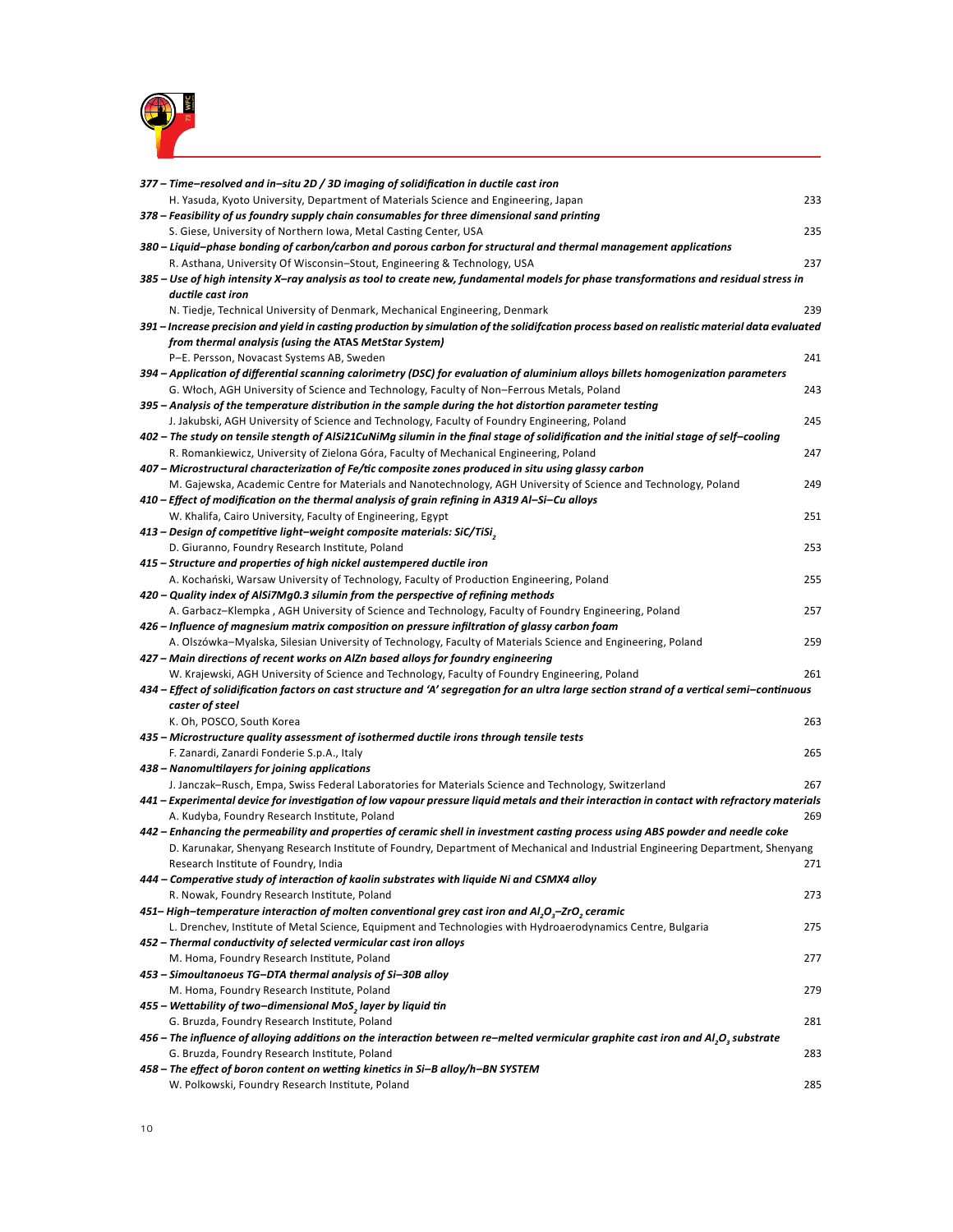

|       | 459 – The effect of surface condition on wetting of Hastelloy® x by Brazer Alloy of Ni–Pd–Cr–B–Si system                                                                                                                                |     |
|-------|-----------------------------------------------------------------------------------------------------------------------------------------------------------------------------------------------------------------------------------------|-----|
|       | A. Kudyba, Foundry Research Institute, Poland                                                                                                                                                                                           | 287 |
|       | 460 – Improvement of TiC/Fe in situ composite layer formation on the surface of Fe-based castings                                                                                                                                       |     |
|       | Ł. Szymański, AGH University of Science and Technology, Faculty of Foundry Engineering, Poland                                                                                                                                          | 289 |
|       | 463 – Liquid metal engineering for Creative Foundry: from Lab to Fab                                                                                                                                                                    |     |
|       | N. Sobczak, Foundry Research Institute, Poland                                                                                                                                                                                          | 291 |
|       |                                                                                                                                                                                                                                         |     |
|       | Technology:                                                                                                                                                                                                                             |     |
| $7 -$ | Use of a mathematical treatment for the prediction of structural zones localization in the continuously cast brass ingots                                                                                                               |     |
|       | W. Wołczyński, Polish Academy of Sciences, Institute of Metallurgy and Materials Science, Poland                                                                                                                                        | 295 |
|       | 28 - Increasing productive efficiency of casting of ferrous and non-ferrous alloys                                                                                                                                                      |     |
|       | M. Sadokha, JSC BELNIILIT, Republic of Belarus<br>34 - Electromagnetic method for control the solidification of Al 99.99                                                                                                                | 297 |
|       |                                                                                                                                                                                                                                         | 299 |
|       | M. Pokusová, Slovak University of Technology in Bratislava, Faculty of Mechanical Engineering, Slovakia<br>91 - Recycling of dispersed metal wastes in rotary furnaces - a method of creating a new source of raw materials for foundry |     |
|       | S. Rovin, UE "Technolit", Belarus                                                                                                                                                                                                       | 301 |
|       | 95 - Complete master of the complex casting in the technology of high pressure die-casting                                                                                                                                              |     |
|       | P. Mrvar, University of Ljubljana, Faculty of Natural Sciences and Engineering, Department of Materials and Metallurgy, Slovenia                                                                                                        | 303 |
|       | 99 - Studies of accelerated microwave drying of ceramic moulds                                                                                                                                                                          |     |
|       | P. Just, Lodz University of Technology, Department of Materials Engineering and Production Systems, Poland                                                                                                                              | 305 |
|       | 115 – Influence of Mn and Cr on intermetallic sludge formation in Fe containing secondary AlSi9Cu3 alloy with aim of reducing Fe level by                                                                                               |     |
|       | filtration                                                                                                                                                                                                                              |     |
|       | B. Dietrich, TU Bergakademie Freiberg, Foundry-Institute, Germany                                                                                                                                                                       | 307 |
|       | 125 – Visual inspection of investment castings made of nickel–based superalloy                                                                                                                                                          |     |
|       | P. Rokicki, Rzeszow University of Technology, Research and Development Laboratory for Aerospace Materials, Poland                                                                                                                       | 309 |
|       | 129 – Wettability measurement of AlSi <sub>7</sub> Mg on Al <sub>2</sub> O <sub>y</sub> , MgAl <sub>2</sub> O <sub>y</sub> , 3Al <sub>2</sub> O <sub>3</sub> .2SiO <sub>2</sub> and TiO <sub>2</sub> at 730°C                           |     |
|       | C. Voigt, TU Bergakademie Freiberg, Institute of Ceramic, Glass and Construction Materials, Germany                                                                                                                                     | 311 |
|       | 137 - Numerical simulation of steel melt filtration                                                                                                                                                                                     |     |
|       | C. Demuth, TU Bergakademie Freiberg, Institute of Thermal Engineering, Germany                                                                                                                                                          | 313 |
|       | 141 - Determination of critical cooling rate for minimization of porosity in the large aluminum casting                                                                                                                                 |     |
|       | I. Cho, ICT Manufacturing Group, Korea Institute of Industrial Technology, South Korea                                                                                                                                                  | 315 |
|       | 146 – Optimization of the die casting process of thick-wall bush made of compound aluminum bronze                                                                                                                                       |     |
|       | D. Kołakowski, Lódź University of Technology, Department of Materials Engineering and Production Systems, Poland                                                                                                                        | 317 |
|       | 152 – Influence of printed ceramic filters on temperature field distribution during investment casting of thin–walled Ni–based superalloys                                                                                              | 319 |
|       | M. Antosz, Rzeszow University of Technology, Poland<br>154 – Influence of powder additives in two component environmentally friendly inorganic binder systems on strength behavior                                                      |     |
|       | M. Conev, Technical University of Košice, Faculty of Materials, Metallurgy and Recycling, , Slovakia                                                                                                                                    | 321 |
|       | 166 – Improvement of the manufacturing technology of cast steel castings to be used in extreme operating condition                                                                                                                      |     |
|       | J. Jezierski, Silesian University of Technology, Department of Foundry Engineering, Poland                                                                                                                                              | 323 |
|       | 174 – Operational assistance system with direct manipulation of flow rate and falling position of outflow liquid in tilting–ladle–type                                                                                                  |     |
|       | pouring machine                                                                                                                                                                                                                         |     |
|       | Y. Sueki, University of Yamanashi, Department of Mechanical Engineering, Japan                                                                                                                                                          | 325 |
|       | 178 – Influence of thermo-physical properties of moulding sands on the solidification time of ductile cast iron                                                                                                                         |     |
|       | A. Brusilová, Slovak University of Technology in Bratislava, Faculty of Mechanical Engineering, Slovakia                                                                                                                                | 327 |
|       | 179 - Conductive stirring problems of steel in continuous casting process                                                                                                                                                               |     |
|       | A. Schrek, Slovak University of Technology in Bratislava, Faculty of Mechanical Engineering, Slovakia                                                                                                                                   | 329 |
|       | 180 – The application of X-ray computed tomography to study the quality of ceramic moulds in precision foundry                                                                                                                          |     |
|       | A. Tchórz, Foundry Research Institute, Poland                                                                                                                                                                                           | 331 |
|       | 186 – Development and application of cast steel numerical simulation system for heat treatment based on InteCAST                                                                                                                        |     |
|       | J. Zhou, Huazhong University of Science and Technology, State Key Laboratory of Materials Forming and Mould Technology, China 333                                                                                                       |     |
|       | 192 – Effects of green sand particle size distribution on squeeze compacting behavior analyzed by discrete element method                                                                                                               |     |
|       | Y. Maeda, Daido University, Department of Mechanical Engineering, Japan                                                                                                                                                                 | 335 |
|       | 205 – Improved ultrasonic degassing of AlSi <sub>10</sub> Mg alloy and its performance evaluation with the reduced pressure test (RPT) method                                                                                           |     |
|       | H. Galarraga, Fundación Tecnalia R&I, Spain<br>208 – Determination of the charge materials range in a multistage charge burden optimisation for the foundry furnaces                                                                    | 337 |
|       | K. Schmalenberg, Odlewnie Polskie S.A., Poland                                                                                                                                                                                          | 339 |
|       | 209 - Evaluation of the effect of ultrasonic degassing on components produced by high pressure die casting                                                                                                                              |     |
|       | M. da Silva, Eurecat, Centre Tecnólogic de Catalunya, Spain                                                                                                                                                                             | 341 |
|       |                                                                                                                                                                                                                                         |     |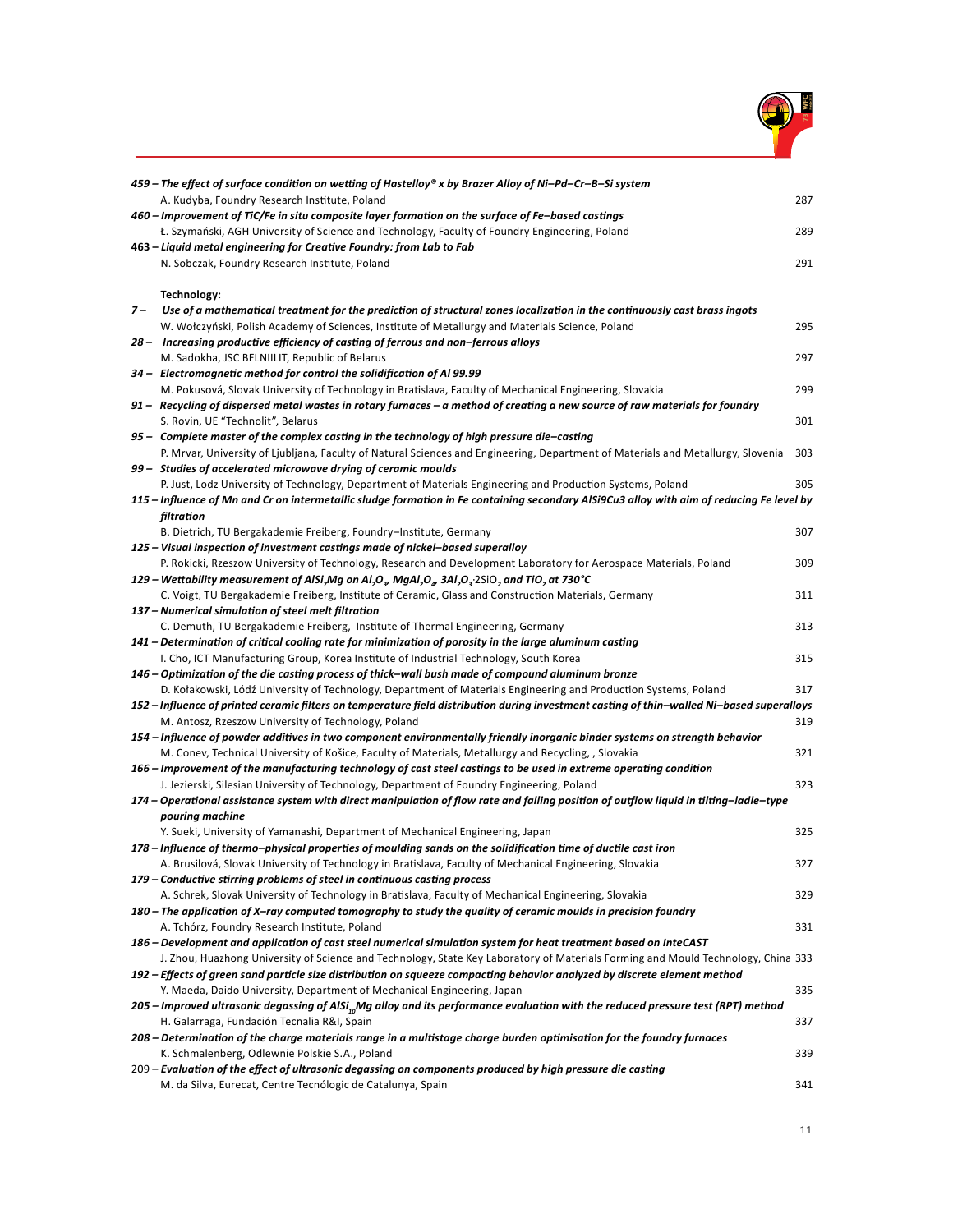

| 222 – Effect of curing parameters on selected technological properties of the moulding sand with inorganic cordis binder used for ablation<br>casting of aluminium alloys |     |
|---------------------------------------------------------------------------------------------------------------------------------------------------------------------------|-----|
| A. Grabarczyk, AGH University of Science and Technology, Faculty of Foundry Engineering, Poland                                                                           | 343 |
| 270 – Geometric form of gating system elements and its influence on the initial filling phase                                                                             |     |
| R. Dojka, Silesian University of Technology, Department of Foundry Engineering, Poland                                                                                    | 345 |
| 288 – Effect of increased temperature on dimensional and shape accuracy of castings produced from the EN AC-AISi11 alloy by pressure<br>die casting process               |     |
| A. Jarco, University of Bielsko-Biała, Department of Production Engineering and Automation, Poland                                                                        | 347 |
| 289 – Application of patterns fabricated by the FDM technique (Fused Deposition Modeling) in precision casting                                                            |     |
| T. Pacyniak, Lodz University of Technology, Department of Materials Engineering and Production Systems, Poland                                                            | 349 |
| 291 - The inoculation effect of aluminum addition on selected high-chrome cast iron properties                                                                            |     |
| A. Szczęsny, AGH University of Science and Technology, Faculty of Foundry Engineering, Poland                                                                             | 351 |
| 315 - AZ91 magnesium based nanocomposites obtaned using thixomolding technology                                                                                           |     |
| Ł. Rogal, Polish Academy of Sciences, Institute of Metallurgy and Materials Science, Poland                                                                               | 353 |
| 324 – Nondestructive evaluation of ductile cast iron matrix via casting surface by electromagnetic method                                                                 |     |
| N. Horikawa, National Institute of Technology, Asahikawa College, Japan                                                                                                   | 355 |
| 327 - Challenges in gravity sand casting of ZE41 Mg alloy                                                                                                                 |     |
| D. Dispinar, Istanbul University, Faculty of Engineering, Turkey                                                                                                          | 357 |
| 329 – Lightweight die casting tools – a promising option for enhancing the high pressure die casting process                                                              |     |
| S. Müeller, Technische Universitaet Braunschweig, Institute of Joining and Welding, Germany                                                                               | 359 |
| 339 – Reconstruction of the casting technology of prehistoric bronze ornaments worked with the lost–wax technique on the bases of metal                                   |     |
| science analyses, computer modelling and model alloys                                                                                                                     |     |
| Z. Kwak, AGH University of Science and Technology, Faculty of Foundry Engineering, Poland                                                                                 | 361 |
| 340 - Study of (%TiO,)/ [%Ti] partition coefficient in cupola furnace                                                                                                     |     |
| M. Castro-Román, Cinvestav Unidad Saltillo, Department of Metallurgical Engineering, Mexico                                                                               | 363 |
| 355 - 20 years of research projects targeted to zero defect manufacturing in diecasting                                                                                   |     |
| F. Bonollo, Padova University, Department of Engineering and Management (DTG), Italy                                                                                      | 365 |
| 361 - Investigations of the thickness of protective coatings deposited on moulds and cores                                                                                |     |
|                                                                                                                                                                           | 367 |
| Ł. Jamrozowicz, AGH University of Science and Technology, Faculty of Foundry Engineering, Poland                                                                          |     |
| 363 - Effect of CaSiAI modification on the microstructure and mechanical properties of low-carbon microalloyed cast steel with 0.04% Nb<br>and 0.07% 9                    |     |
| B. Kalandyk, AGH University of Science and Technology, Faculty of Foundry Engineering, Poland                                                                             | 369 |
| 365 – Analisis of rapid drying process by set on fire of alcohol–based protective coatings applied on sand cores and moulds                                               |     |
| J. Kolczyk–Tylka, AGH University of Science and Technology, Faculty of Foundry Engineering, Poland                                                                        | 371 |
| 92 – Pouring process control based on high–speed image analysis of liquid flow                                                                                            |     |
| R. Tasaki, Toyohashi University of Technology, Department of Mechanical Engineering, Japan                                                                                | 373 |
| 398 – Verification and optimization of investment casting technology for production of cast metal sponges                                                                 |     |
| I. Kroupová, VSB – Technical University of Ostrava, Faculty of Metallurgy and Material Engineering, Czech Republic                                                        | 375 |
| 408 – Biography of bronze. Archaeometallurgical study on the casting technology of the lusatian culture communities in greater Poland.<br>Presesntation of the project    |     |
| A. Garbacz–Klempka, AGH University of Science and Technology, Faculty of Foudry Engineering, Poland                                                                       | 377 |
| 411 - The use of synthetic slags in Polish foundry Metalodlew in Cracow                                                                                                   |     |
| M. Balicki, Metalodlew SA, Poland                                                                                                                                         | 379 |
| 412 – Two inoculation methods for refining as–cast grain structure in austenitic 316L steel                                                                               |     |
| S. Lekakh, Missouri University of Science and Technology, USA                                                                                                             | 381 |
| 414 – Si–Co and Si–Zr alloys/C–material interfaces: wetting versus infiltration                                                                                           |     |
| D. Giuranno, Foundry Research Institute, Poland                                                                                                                           | 383 |
| 416 - The role of recycled ceramic material obtained from the ceramic layered moulds used in the investment casting                                                       |     |
| A. Soroczyński, Warsaw University of Technology, Department of Plastic Forming and Foundry Engineering, Poland                                                            | 385 |
| 439 – Prediction of shrinkage porosity in ductile cast iron test castings                                                                                                 |     |
| J. Hajkowski, Poznan University of Technology, CAD/CAE Material Technology & Foundry Laboratories, Poland                                                                 | 387 |
| 454 – Conventional and hybrid gasars: light–weight materials with pressure–temperature managed porosity                                                                   |     |
| J. Sobczak, Foundry Research Institute, Poland                                                                                                                            | 389 |
|                                                                                                                                                                           |     |
| Digitalization:                                                                                                                                                           |     |
| 42 - Photography of atomized flow and LES-VOF simulation of die interior flow behavior under high-pressure die-casting                                                    |     |
| E. Koya, Honda R&D Co., Ltd., Motorcycle R&D Center, Japan                                                                                                                | 393 |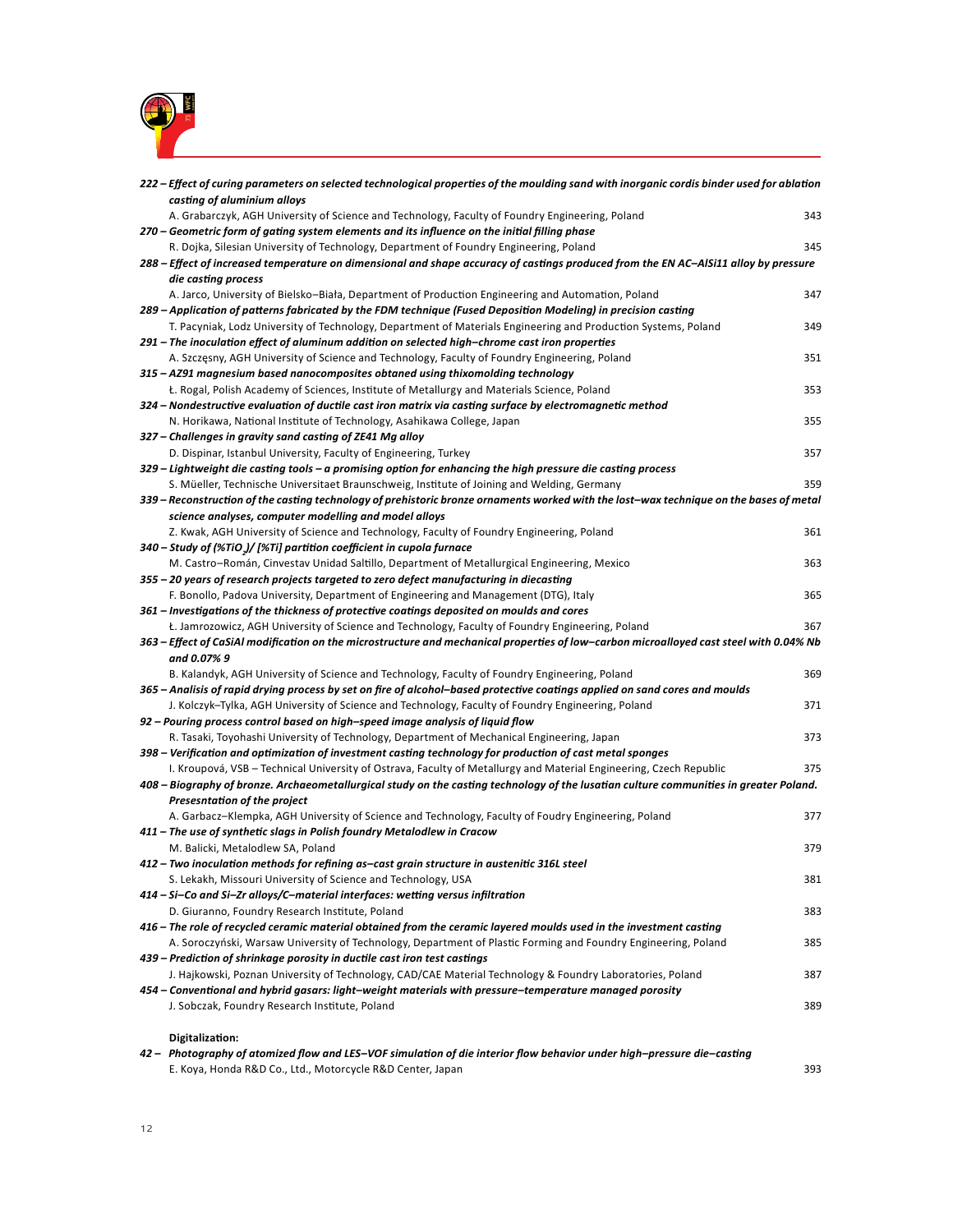

| 98 - Application of explicit and implicit smoothed particle hydrodynamics simulation to casting processes                                         |     |
|---------------------------------------------------------------------------------------------------------------------------------------------------|-----|
| T. Suwa, Fujitsu Ltd., Japan                                                                                                                      | 395 |
| 108 - Modeling and computation of casting process by particle method                                                                              |     |
| M. Kazama, Fujitsu Ltd., Japan                                                                                                                    | 397 |
| 153 - Intelligent data analytics for foundry industry 4.0                                                                                         |     |
| M. Perzyk, Warsaw University of Technology, Faculty of Production Engineering, Poland                                                             | 399 |
| 155 – Introducing Industry 4.0 in a die casting foundry                                                                                           |     |
| B. Dybowski, NEMAK POLAND Sp. z o.o., Poland                                                                                                      | 401 |
| 303 – Analysis of computer simulation data application for steel casting desing in order to reduce its weight                                     |     |
| P. Żak, AGH University of Science and Technology, Faculty of Foundry Engineering, Poland                                                          | 403 |
| 311 - Numerical and experimental studies on the cooling conditions of cast aluminium semi-finished product for forging process                    |     |
| M. Szucki, AGH University of Science and Technology, Faculty of Foundry Engineering, Poland                                                       | 405 |
| 387 - Concept of the Smart Foundry platform integrating Industry 4.0 technologies.                                                                |     |
| P. Malinowski, AGH University of Science and Technology, Faculty of Foundry Engineering, Poland                                                   | 407 |
| 389 – Application of selected artificial intelligence methods in the system predicting the microstructure of compacted graphite iron              |     |
| B. Mrzygłód, AGH University of Science and Technology, Faculty of Metals Engineering and Industrial Computer Science, Poland                      | 409 |
| 417 – Computer simulation of solidification of casting with composite zone based on TiC reinforcement                                             |     |
| S. Sobula, AGH University of Science and Technology, Faculty of Foundry Engineering, Poland                                                       | 411 |
|                                                                                                                                                   |     |
| Ecology:                                                                                                                                          |     |
| 96 - From waste foundry sand to a new biodegraded raw material, an ecological solution for foundries                                              |     |
| P. Caballero, Tecnalia Research & Innovation, Spain                                                                                               | 415 |
| 118 – Correlation of thermal analysis to binder emissions                                                                                         |     |
| S. Giese, University of Northern Iowa, USA                                                                                                        | 417 |
| 350 – Cupola furnace slag – its origin, properties and utilization                                                                                |     |
| A. Pribulova, Technical University in Kosice, Faculty of Materials, Metallurgy and Recycling, Slovakia                                            | 419 |
| 423 – Innovation in the production of cast parts in the era of digitalization and tranzition towards circular economy according                   |     |
| to the "sharing"-type economic models                                                                                                             |     |
| V. Soporan, Technical University of Cluj-Napoca, Department of Environmental Engineering and Sustainable Development                              |     |
| Entrepreneurship, Romania                                                                                                                         | 421 |
| Management:                                                                                                                                       |     |
| 106 – The application of Resource and Process Consumption Accounting (RPCA/RCA) in a foundry entity                                               |     |
| M. Latallo-Anulewicz, Foundry Research Institute, Poland                                                                                          | 425 |
| 422 – Considerations on the correlation of engineering training with the developments in the field of the creative production of cast parts       |     |
| V. Soporan, Technical University of Cluj-Napoca, Department of Environmental Engineering and Sustainable Development<br>Entrepreneurship, Romania | 427 |

### *Technical* **Materials:**

| $5-$ | The freedom of creativity: Coatings and additives concepts enabling enhanced construction and casting properties                       |     |
|------|----------------------------------------------------------------------------------------------------------------------------------------|-----|
|      | R. Stötzel, ASK Chemicals GmbH, Germany                                                                                                | 431 |
|      | 14 – New Technology Platform ECOCURE BLUE: Reduction of emissions in foundry processes – First practical experiences                   |     |
|      | F. Lenzen, ASK Chemicals GmbH, Germany                                                                                                 | 433 |
|      | 26 - Effect of magnesium inoculation on the microstructure and mechanical properties of a spheroidal cast iron knuckle: a focus on the |     |
|      | steering arm                                                                                                                           |     |
|      | S. Mayhungu, University of Johannesburg, Metal Casting Technology Station, South Africa                                                | 435 |
|      | 46 - Study on properties of Hyper Duplex Stainless Steel 7A of ASTM A-890 (CD3MWN)                                                     |     |
|      | B. Raha, Peekay Steel Castings Private Limited, India                                                                                  | 437 |
|      | 105 – Additive manufactured hybrid segments for die casting dies equipped with conformal cooling channels                              |     |
|      | W. Sokołowski, Oskar Frech GmbH Co. KG, Germany                                                                                        | 439 |
|      | 109 – Microstructure characterization of graded alloy cast iron for flashing/grinding plates used in grinding of ball bearings         |     |
|      | P. Bhamawat, Mangalam Steelcast Pvt Ltd., India                                                                                        | 441 |
|      | 117 – Adsorptive nature of gases present on high temperature treated carbonaceous materials                                            |     |
|      | R. Nelson, Superior Graphite, USA                                                                                                      | 443 |
|      |                                                                                                                                        |     |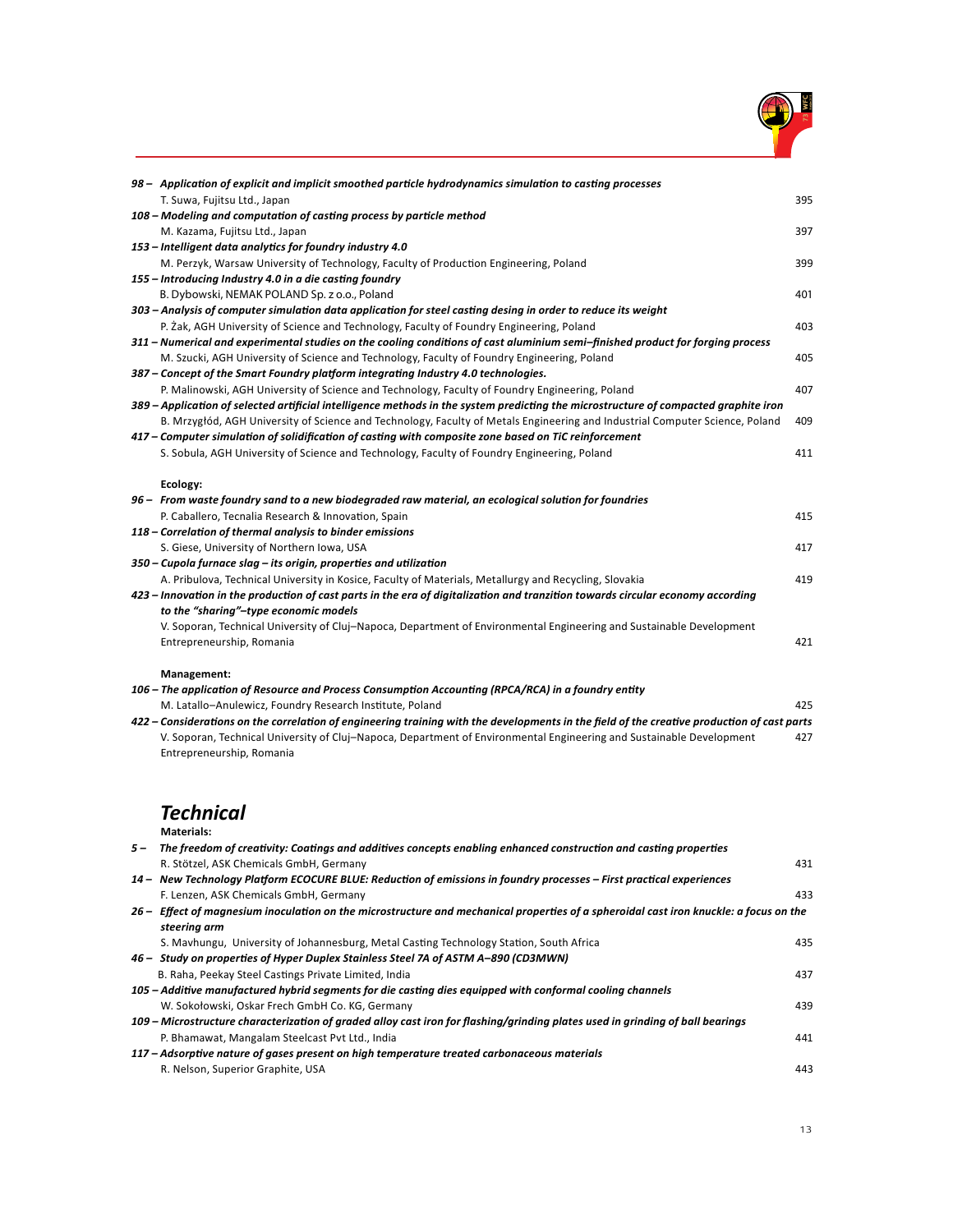

|      | 119 – Problems and improvements on the production of large casting with Hi-Si ductile iron                                         |     |
|------|------------------------------------------------------------------------------------------------------------------------------------|-----|
|      | T. Kanno, Kimura Foundry Co., Ltd., R&D, Japan                                                                                     | 445 |
|      | 148 – Use of dilatometry to evaluate the high temperature characteristics of silica in chromite sand                               |     |
|      | J. Thiel, University of Northern Iowa, Metal Casting Center, University of Northern Iowa, United States                            | 447 |
|      | 156 – Effect of Nd content on structures and mechanical properties of Mg–Gd alloys cast into sand molds                            |     |
|      | N. Sunayama, TANIDA Ltd., Japan                                                                                                    | 449 |
|      | 195 – Manufacturing of corrosive–resistant Cr–Ni steels and Ni–based alloys in vacuum furnaces                                     |     |
|      | A. Zadera, Brno University of Technology, Faculty of Mechanical Engineering, Czech Republic                                        | 451 |
|      | 213 – Effect of austenitizing temperature on microstructure and mechanical properties of low-alloyed ausferritic ductile cast iron |     |
|      | M. Sokolnicki, Odlewnie Polskie S.A., Poland                                                                                       | v · |
|      | 221 – Prediction of shrinkage cavities of using casting simulation                                                                 |     |
|      | H. Mitsuya, Muroran Institute of Technology, Japan                                                                                 | 455 |
|      | 223 - Thermal stress analysis of TiC cast-in insertion multi-component white cast iron                                             |     |
|      | S. Murase, Muroran Institute of Technology, Japan                                                                                  | 457 |
|      | 227 - Effect of alloying element on the mechanical properties of high silicon ferritic ductile cast iron                           |     |
|      | K. Park, Namyang Metals Co., Korea                                                                                                 | 459 |
|      | 244 – Technological aspects of producing Certified Reference Material (CRM) for zinc alloys                                        |     |
|      | Ł. Wierzbicki, Institute of Non-Ferrous Metals, Metal Processing Department, Poland                                                | 461 |
|      | 246 – Development of Mg–Al–Sr–Ca system heat resistant alloy for die–casting excellent in castability and recyclability            |     |
|      | S. Saikawa, University of Toyama, Japan                                                                                            | 463 |
|      | 247 – Oxide ceramic and refractory materials for metallurgical processes and industries                                            |     |
|      | F. Pantsialeyenka, The John Paul II Catholic University of Lublin, Faculty of Law and Social Sciences, Institute of Environmental  |     |
|      | Engineering, Poland                                                                                                                | 465 |
|      | 258 – Cast components in super duplex alloys intercomparison between bench molding and three dimensional printing                  |     |
|      | Y. Tomita, Kimura Foundry Co., Ltd., Japan                                                                                         | 467 |
|      | 262 - Influence of nickel content on erosive wear and heat treatment conditons behaviour of multi component white cast iron        |     |
|      | K. Kusumoto, Muroran Institute of Technology, College of Design and Manufacturing Technology, Japan                                | 469 |
|      | 277 - Abrasive wear characterictics of multi component white cast iron                                                             |     |
|      | K. Shimizu, Muroran Institute of Technology, College of Design and Manufacturing Technology, Japan                                 | 471 |
|      | 316 – Nanokarb: engineered carbon additive for green sand ferrous foundries                                                        | 473 |
|      | V. Gurunath, Institue of Indian Foundrymen, India                                                                                  |     |
|      | 341 – Microstrukture and hardness of high vanadium martensitic cast steel for wear resistant applications                          | 475 |
|      | J. Głownia, AGH University of Science and Technology, Faculty of Foundry Engineering, Poland                                       |     |
|      | 364 – Acticote CG range of coatings to reduce graphite degeneration at the surface zone of compacted graphite iron castings        |     |
|      | U. Nwao – gu, Foseco Nederland BV, The Netherlands                                                                                 | 477 |
|      | 371 – The optimisation of the flowability of sand mixtures to produce high density and defect–free inorganically bonded sand cores | 479 |
|      | V. Haanappel, FOSECO Europe, The Netherlands                                                                                       |     |
|      | 374 - Feeding technology<br>J. Kmetsch, Foseco Europe, Germany                                                                     | 481 |
|      | 388 - Automated intelligent coating concept for ferrous foundries                                                                  |     |
|      | Ch. Genzler, Foseco Europe, The Netherlands                                                                                        | 483 |
|      | 397 – Investigation and characterization of inclusions in aluminium cast alloys for automotive industry                            |     |
|      | O. Ozaydin, Cevher Wheels, Research & Development Department, Turkey                                                               | 485 |
|      | 433 – Local composite reinforcement type TiC/FeCr fabricated in situ in blade casting                                              |     |
|      | Ł. Szymański, Innerco Ltd., Poland                                                                                                 | 487 |
|      | 436 - New materials in mould making are required to meet the new challenges in die casting                                         |     |
|      | T. Hoehn, Weldstone GmbH, Germany                                                                                                  | 489 |
|      | 437 - The shipbuilding industry in the Polish economy as an important element of the development of a modern machinery industry,   |     |
|      | including foundry                                                                                                                  |     |
|      | M. Bączkowski, Stocznia Szczecińska Sp. z o.o, Poland                                                                              | 491 |
|      |                                                                                                                                    |     |
|      | Technology:                                                                                                                        |     |
| $2-$ | New induction wireless manufacturing efficient process for energy intensive industries (NIWE)                                      |     |
|      | A. Meléndez, Tecnalia Research & Innovation, Spain                                                                                 | 495 |
| $3-$ | Optimization and control of modern ladle pouring process                                                                           |     |
|      | T. Voss, Otto Junker GmbH, Germany                                                                                                 | 497 |
| 8 —  | The green sand foundry of tomorrow                                                                                                 |     |
|      | P. Larsen, DISA Industries, Denmark                                                                                                | 499 |
|      |                                                                                                                                    |     |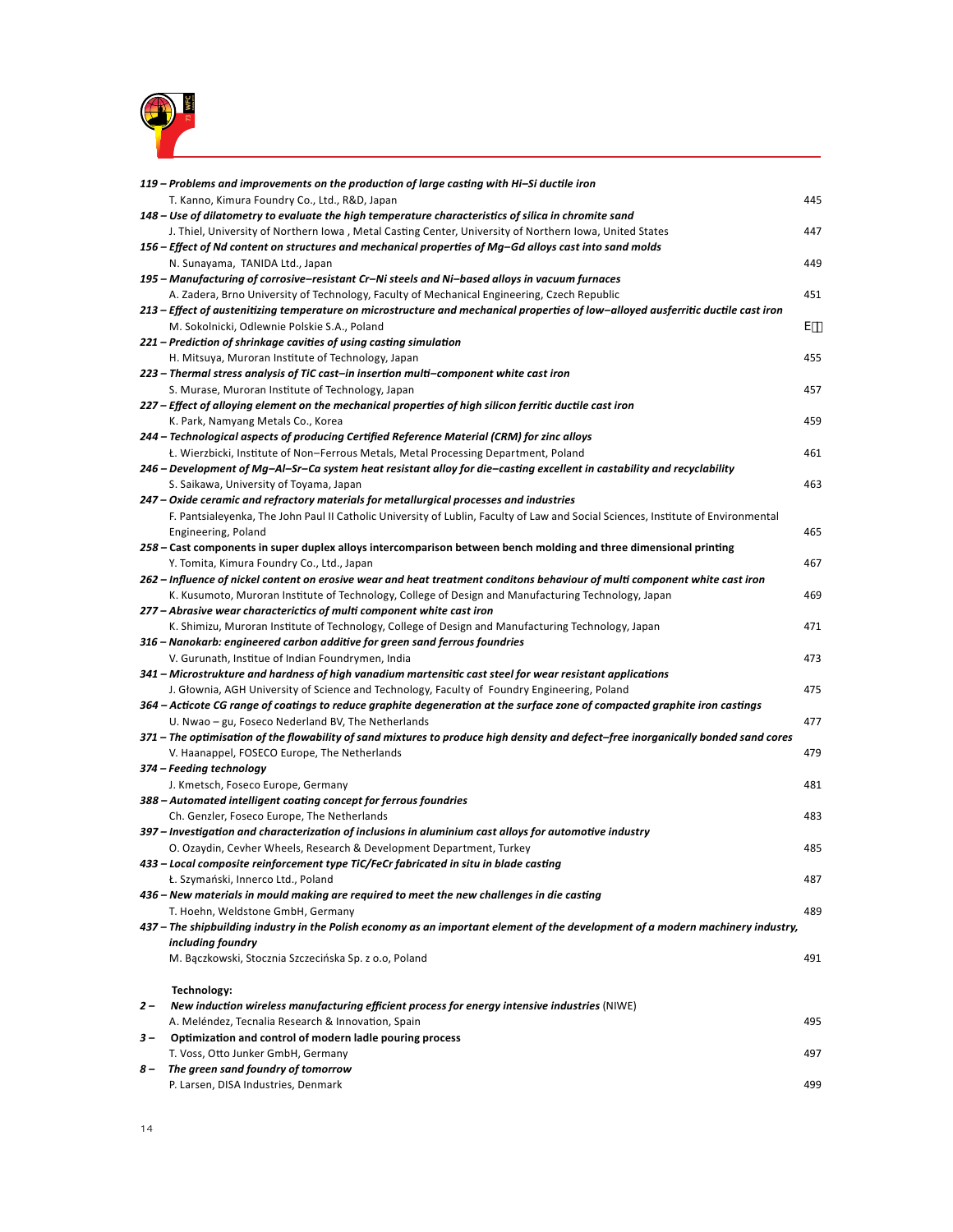

| 25 - Ten years of industrial experience with low-emission additives for molding sand                                                                                    |     |
|-------------------------------------------------------------------------------------------------------------------------------------------------------------------------|-----|
| T. Engelhardt, Clariant Produkte GmbH, Germany                                                                                                                          | 501 |
| 29 - Development of molten metal transport support system with an overhead crane                                                                                        |     |
| A. Kaneshige, National Institute of Technology, Mechanical Engineering Department, Toyota College                                                                       | 503 |
| 36 - Modern green sand moulding for everyone                                                                                                                            |     |
| P. Larsen, DISA Industries, Denmark                                                                                                                                     | 505 |
| 49 - Focus on development of quality high pressure die casting process                                                                                                  |     |
| M. Rosso, Politecnico Di Torino, Department of Applied Science And Technology, , Italy                                                                                  | 507 |
| 82 - Benefits of using ProCast simulation software to solve casting defects in Odlewnie Polskie S.A.                                                                    |     |
| V. Kolda, Mecas ESI, Czech Republic                                                                                                                                     | 509 |
| 85 - Intelligent manual and automated MicroParticle dry ice cleaning systems for the Foundry-Die Casting Industry                                                       |     |
| D. Juchmes, Cold Jet BVBA, Belgium                                                                                                                                      | 511 |
| 124 – New investigation of material–dependent–control of flowability in green sand molding process                                                                      |     |
| J. Bast, TU Bergakademie Freiberg, Faculty of Mechanical Engineering, Germany                                                                                           | 513 |
| 128 – "Towards vision zero" in the automotive industry – foundry challenges and opportunities                                                                           |     |
| M. Ata, Continental Teves AG & Co. oHG, Germany                                                                                                                         | 515 |
| 135 – Flexible manufacturing through in–house conversion of shell core making machine to cold box process making machine with easy                                      |     |
| reversibility                                                                                                                                                           |     |
| D. A Pratap Singh, Maruti Suzuki India Ltd, India                                                                                                                       | 517 |
| 140 - Seeing through the Cloud of Industry 4.0                                                                                                                          |     |
| M. Lewis, Omega Sinto Foundry Machinery Ltd., United Kingdom                                                                                                            | 519 |
| 142 – Wireless measurement of mold temperature during centrifugal casting and heat transfer analysis                                                                    |     |
| N. Iwata, JFE Steel Corporation, Japan                                                                                                                                  | 521 |
| 149 – Rapid determination of nodularity index in ductile cast iron production                                                                                           |     |
| P. Larrañaga, IK4 AZTERLAN, Spain                                                                                                                                       | 523 |
| 158 - PUR Cold-Box Systems - Past-Present-Future                                                                                                                        |     |
| P. Gröning, Hüttenes-Albertus Chemische Werke GmbH, Germany                                                                                                             | 525 |
| 159 – Optimization and automation of chemical control of alloys in Smart Foundry 4.0                                                                                    |     |
| A. Montenegro, Amv Soluciones, R&D&I, Spain                                                                                                                             | 527 |
| $162$ – Cordis <sup>®</sup> Process – the next generation                                                                                                               |     |
| K. Löechte, Hüttenes-Albertus Chemische Werke GmbH                                                                                                                      | 529 |
| 167 – The role of recycled ceramic material obtained from the ceramic layered moulds used in the investment casting                                                     |     |
| A. Soroczyński, Warsaw University of Technology, Department of Plastic Forming and Foundry Engineering, Poland                                                          | 531 |
| 182 – Environmental and application method improvements – an R&D approach                                                                                               |     |
| A. Burrows, Hüttenes-Albertus UK Ltd, United Kingdom                                                                                                                    | 533 |
| 189 – Ceramic-carbon filters for molten metal filtration                                                                                                                |     |
| M. Asłanowicz, A. Ościłowski, B. Lipowska, Z. Robak, R. Muzyka, P. Kowalski, K. Wańczyk                                                                                 | 535 |
| 191 – Refractory coatings in centrifugal process: the change from release agent to moulding material                                                                    |     |
| K. Seeger, Hüttenes-Albertus Chemiche Werke GmbH, Germany<br>194 – Using of 3D printed permanent patterns for mass production of castings on "green sand" molding lines | 537 |
| M. Horacek, Brno University of Technology, Faculty of Mechanical Engineering, Czech Republic                                                                            | 539 |
| 203 - Perspective on use of green sand additives as essential contaminants                                                                                              |     |
| D. Chowdhary, MPM Private Limited, India                                                                                                                                | 541 |
| 210 – Combining mold milling and 3D sand printing to optimize casting design                                                                                            |     |
| L. Dunlay, , University of Northern Iowa, Metal Casting Center, United States                                                                                           | 543 |
| 226 – Casting simulation: an aid to green manufacturing                                                                                                                 |     |
| A. Bhat, SoftCAST Technologies Pvt Ltd, India                                                                                                                           | 545 |
| 228 – Optimization of heavy steel casting manufacturing technology                                                                                                      |     |
| R. Dojka, Odlewnia Staliwa Łabędy, Poland                                                                                                                               | 547 |
| 232 - Directional solidification casting technology of heavy-duty gas turbine blade with LMC process                                                                    |     |
| L. Xiaofu, Shenyang Research Institute of Foundry, New Technology R&D Center, China                                                                                     | 549 |
| 241 – Influence of quality of charge materials on chemical composition, structure and properties of copper products for electrical application                          |     |
| B. Juszczyk, Institute of Non-Ferrous Metals, Metal Processing Department, Poland                                                                                       | 551 |
| 242 – The use of Multivariate Control Charts to assess the quality of aluminum alloys melted in crucible furnaces                                                       |     |
| M. Brzeziński, AGH University of Science and Technology, Faculty of Foundry Engineering, Poland                                                                         | 553 |
| 257 – Hybrid patternless forming method and equipment of multi–material sand mold                                                                                       |     |
| Z. Shan, China Academy of Machinery Science & Technology Group Co., Ltd., China                                                                                         | 555 |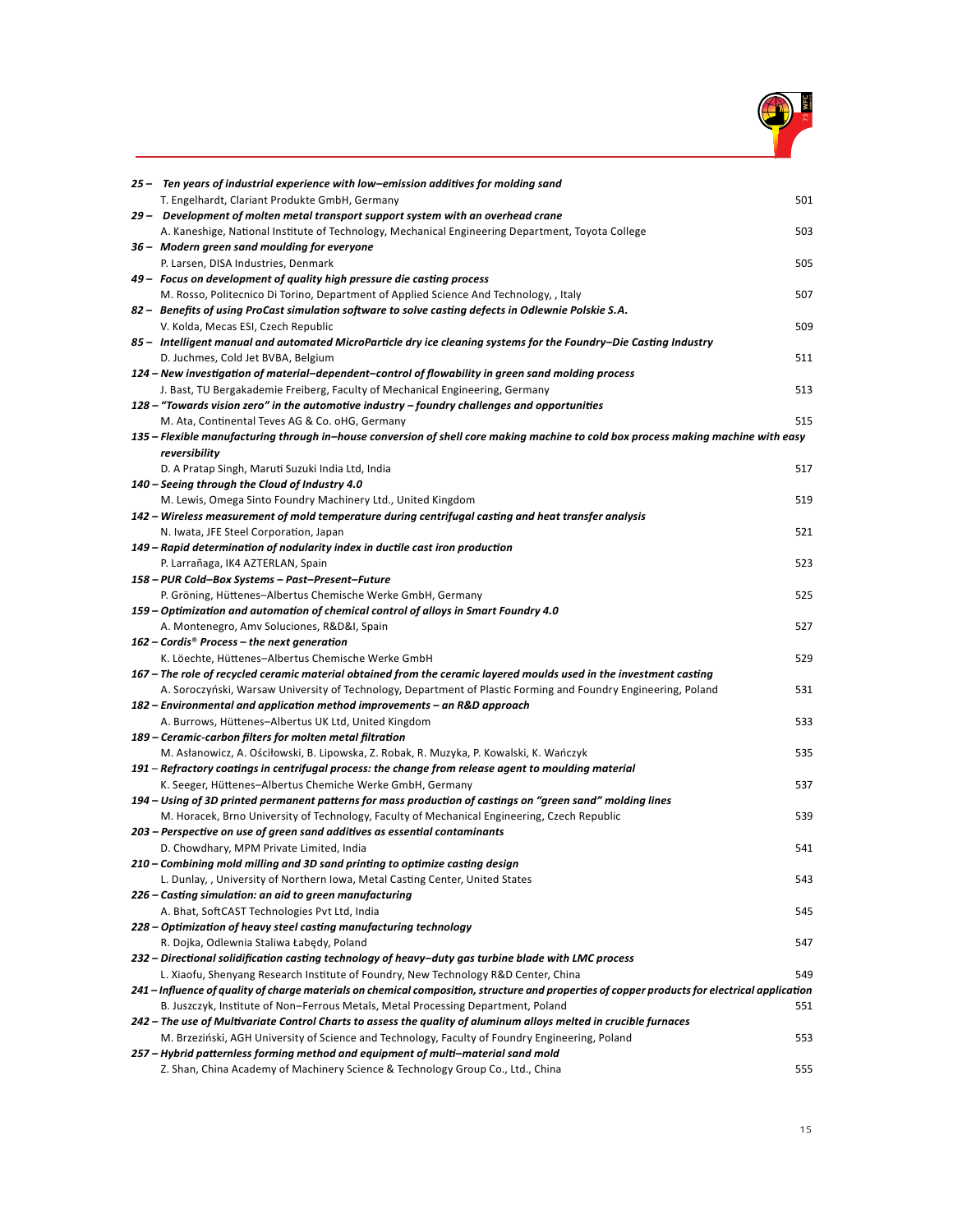

| 261 – Optimum design of foam residue traps to manufacture large-sized castings for full mold casting                                                                                         |     |
|----------------------------------------------------------------------------------------------------------------------------------------------------------------------------------------------|-----|
| Y. Takagi, Mie University, Department of Mechanical Engineering, Graduate School of Engineering, Japan                                                                                       | 559 |
| 272 – Triad – a modern technology of non–cement concrete in cast iron foundry                                                                                                                |     |
| B. Cygan, Silesian University of Technology, Department of Foundry Engineering, Poland                                                                                                       | 561 |
| 284 – Evaluation of Green Sand Premixes for Emission Characteristics                                                                                                                         |     |
| V. LaFay, S&T, IMERYS Metalcastings, USA                                                                                                                                                     | 563 |
| 287 - Control volume simulation of the tilt casting process                                                                                                                                  |     |
| D. Molnar, University of Miskolc, Hungary                                                                                                                                                    | 565 |
| 292 – Shrinkage defect elimination supported by thermal analysis application for ductile iron knuckle production                                                                             |     |
| P. Rodriguez, EDERTEK Technology Center of Fagor Ederlan Group, Spain                                                                                                                        | 567 |
| 309 – Use of supplier quality index for assessing providers quality in aluminium castings                                                                                                    |     |
| D. Dispinar, Istanbul University, Faculty of Engineering, Metallurgical and Meterials Department Turkey                                                                                      | 569 |
| 353 - Evaluating a ceramic resin coated sand for aluminum and iron castings                                                                                                                  |     |
| S. Ramrattan, Western Michigan University, USA                                                                                                                                               | 571 |
| 366 – Easy–knock out moulding and core sand – the future for metal casting                                                                                                                   |     |
| A. Bobrowski, AGH University of Science and Technology, Faculty of Foundry Engineering, Poland                                                                                               | 573 |
| 375 – New & reclaimed chromite vs alumino-silicate refractory sand advantages and drawbacks                                                                                                  |     |
| P. Diaz, Imerys Aluminates, France                                                                                                                                                           | 575 |
| 382 – Hybrid resins: a great advantage for quality, ecology and costs                                                                                                                        |     |
| A. Mazzon, F.lli Mazzon S.p.A., Italy                                                                                                                                                        | 577 |
| 396 – Heat recovery from compressed air station – foundry Volkswagen Poznań                                                                                                                  |     |
| T. Kamiński, Volkswagen Poznań Sp. z o. o., Poland                                                                                                                                           | 579 |
| 399 – Ductile iron and compacted graphite iron treatment with hybrid magnesium cored wire process                                                                                            |     |
| O. Bahuon, Foundry products, Affival sas, France                                                                                                                                             | 581 |
| 405 – Development of additive manufacturing sand molding system aimed for mass production application                                                                                        |     |
| T. Okane, National Institute of Advanced Industrial Science and Technology, (AIST), Japan                                                                                                    | 583 |
| 421 – Modern permanent lining concepts for CC tundishes – theory and practice                                                                                                                |     |
| P. Mirecki, Pasek Europe, Poland                                                                                                                                                             | 585 |
| 425 - Automatic bottom pouring of iron alloys                                                                                                                                                |     |
| O. Schmitz, Pour-Tech AB, Sweden                                                                                                                                                             | 587 |
| 429 – LAC, S.R.O. – Producer of furnaces and dryers                                                                                                                                          |     |
| P. Szekiełda, LAC, s.r.o., Czech Republic                                                                                                                                                    | 589 |
| 440 - Industry 4.0 process control and traceability for the foundry industry                                                                                                                 |     |
| D. Gilson, SinterCast AB, Sweden                                                                                                                                                             | 591 |
| 445 - The technology of continuous casting of aluminium alloy ingots                                                                                                                         |     |
| B. Augustyn, Institute of Non-Ferrous Metals, Light Metals Division, Poland                                                                                                                  | 593 |
| 461 - VOX PATRIS - the biggest swinging bell in the world                                                                                                                                    |     |
| P. Olszewski, Pracownia Ludwisarska Jana Felczyńskiego, Poland                                                                                                                               | 595 |
| 462 – Development of the electric vehicles market by 2030 in Germany, Europe, US and China                                                                                                   | 597 |
| C. Kuhlgatz, Hüttenes-Albertus Chemische Werke GmbH, Germany                                                                                                                                 |     |
| Digitalization:                                                                                                                                                                              |     |
| 133 – Experiences with helix atline computer tomography(CT) and VGinLine at Volkswagen Foundry Hanover                                                                                       |     |
| F. Hansen, Volkswagen Foundry Hanover, Germany                                                                                                                                               | 601 |
| 161 - Data analytics: the next dimension in molding sand control                                                                                                                             |     |
| D. Chowdhary, MPM Infosoft Private Ltd., India                                                                                                                                               | 603 |
| 347 - Digital transformation to Foundry 4.0                                                                                                                                                  |     |
| N. Gramegna, EnginSoft S.p.A., Manufacturing Business Unit, Italy                                                                                                                            | 605 |
| 356 - SINFONET: Smart & Innovative Foundry Network                                                                                                                                           |     |
| F. Bonollo, Padova University, Department of Engineering and Management (DTG), Italy                                                                                                         | 607 |
| 401 – Simulation driven design for castings with effective control of manufacturing constraints                                                                                              |     |
| K. Afsardis, Altair, Greece                                                                                                                                                                  | 609 |
|                                                                                                                                                                                              |     |
| Ecology:                                                                                                                                                                                     |     |
| 9- Pro-ecological die-casting foundry                                                                                                                                                        |     |
| K. Wrzała, Odlewnia SILUM Sp. z o.o., Poland                                                                                                                                                 | 613 |
| 13 - Spent foundry sand valorization in construction sector through the validation of high-performance applications<br>E. Garitaonandia, IK4-AZTERLAN, Environment and Sustainability, Spain | 615 |
|                                                                                                                                                                                              |     |